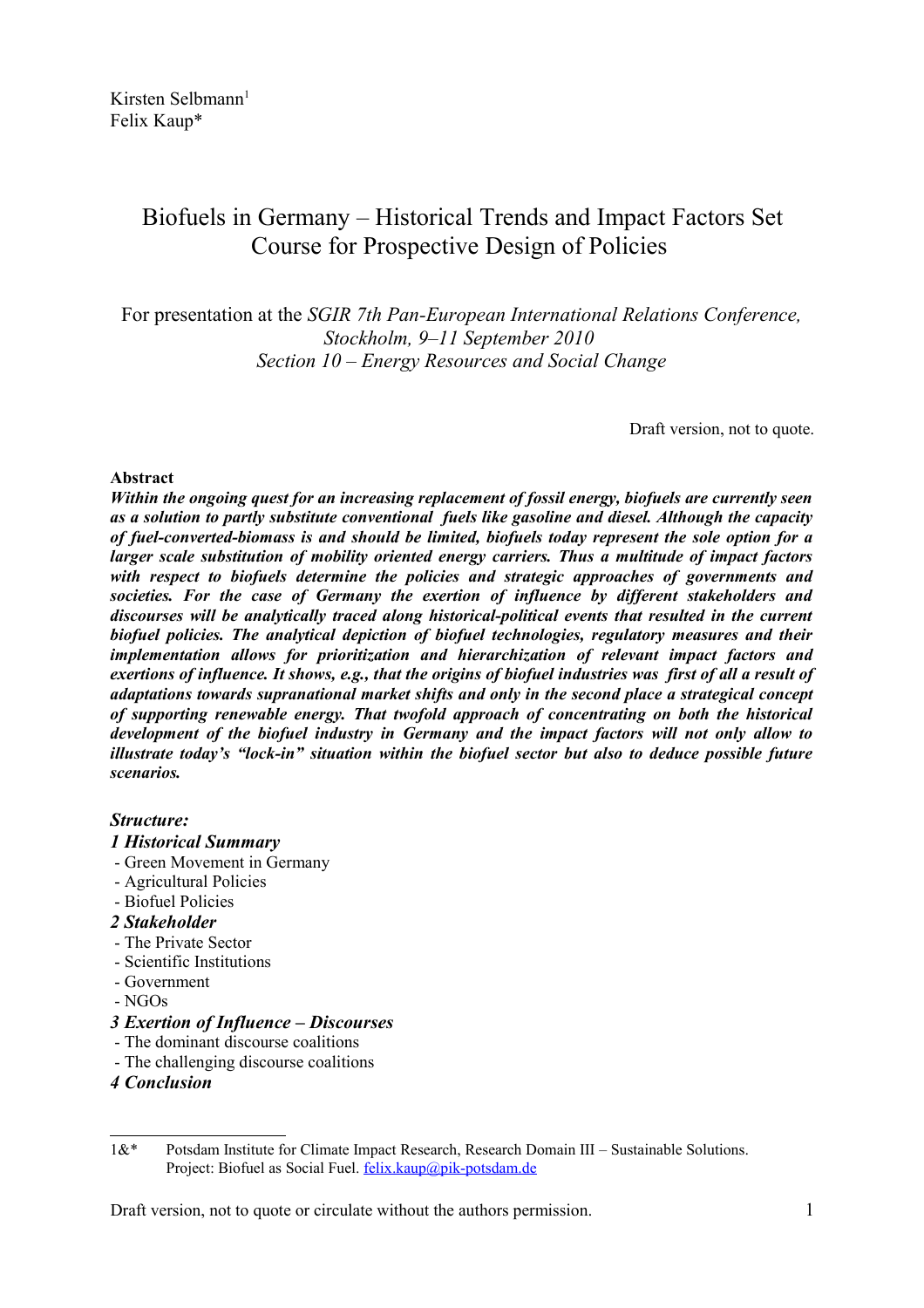# *1 Historical Summary*

Expecting a world population of over 9 billion people by  $2050<sup>2</sup>$  $2050<sup>2</sup>$  and thus a continuous increase in energy demand, political, scientific and economic stakeholders and societies in general are being challenged in developing less energy intensive ways of consumption. Especially if it comes to the finite energy sources (these include fossil ones but as well nuclear energy) and resources lower consumption patterns have to be identified and implemented.

Renewable energies offer the possibility of substituting finite energies and thereby reducing  $CO<sub>2</sub>$  emissions and conserving the finite resources for higher value purposes than a mere energy conversion. Biomass to energy conversion is on a national (German) and a global scale by far the largest and most utilized within the renewable energies<sup>[3](#page-1-1)</sup>; furthermore biomass is a very promising energy carrier with a high potential to reduce  $CO<sub>2</sub>$  emissions, substitute fossil energy and a multitude of possible additional benefits. Due to its characteristics of advantageous storage and transportation abilities (whereas other renewable energies as wind and solar energy are directly converted into electricity and are subject to weather fluctuations) biomass energy especially in liquid form (as most biofuels) is high valued and plays a large part in most of the future energy scenarios.

Since biomass and biofuels are as well subject to intensive scientific debates and heated public discussions this paper picks up historical developments, future potentials and current debates to analyze the emergence of the biofuel sector in Germany, the exertion of influence of the involved stakeholders and possible future scenarios.

# *Green movement in Germany*

Two main factors appear crucial to explaining why biofuels gained momentum in Germany. On the one hand, the revised Common Agricultural Policy (CAP) of the European Union facilitated general regulations in order to cultivate not just for food, feed and fiber but as well for fuel whereas on the other hand the development of a "Green Conscience" among civil movements towards political parties in Germany led to a strong emphasis on ecological and environmental issues over the last 40 years, partially mirrored by the implemented legislation.

<span id="page-1-0"></span><sup>2</sup> The United Nation Population Division states in its 2008 revision of the "World Population Prospects" that the medium variant projection for the world population by 2050 is 9,15 billion whereas 7,94 for the low and 10,46 for the high projection (UN 2008).

<span id="page-1-1"></span><sup>3</sup> The proportion of renewable energies of the total primary energy consumption reached 10,1% in 2009 in Germany, whereof 7,0% were derived from biomass (BMU 2010). On a global scale the biomass proportion of the total primary energy consumption sums up to 10% thereby representing the largest part of the 12,2% renewable energies in total (WBGU 2008).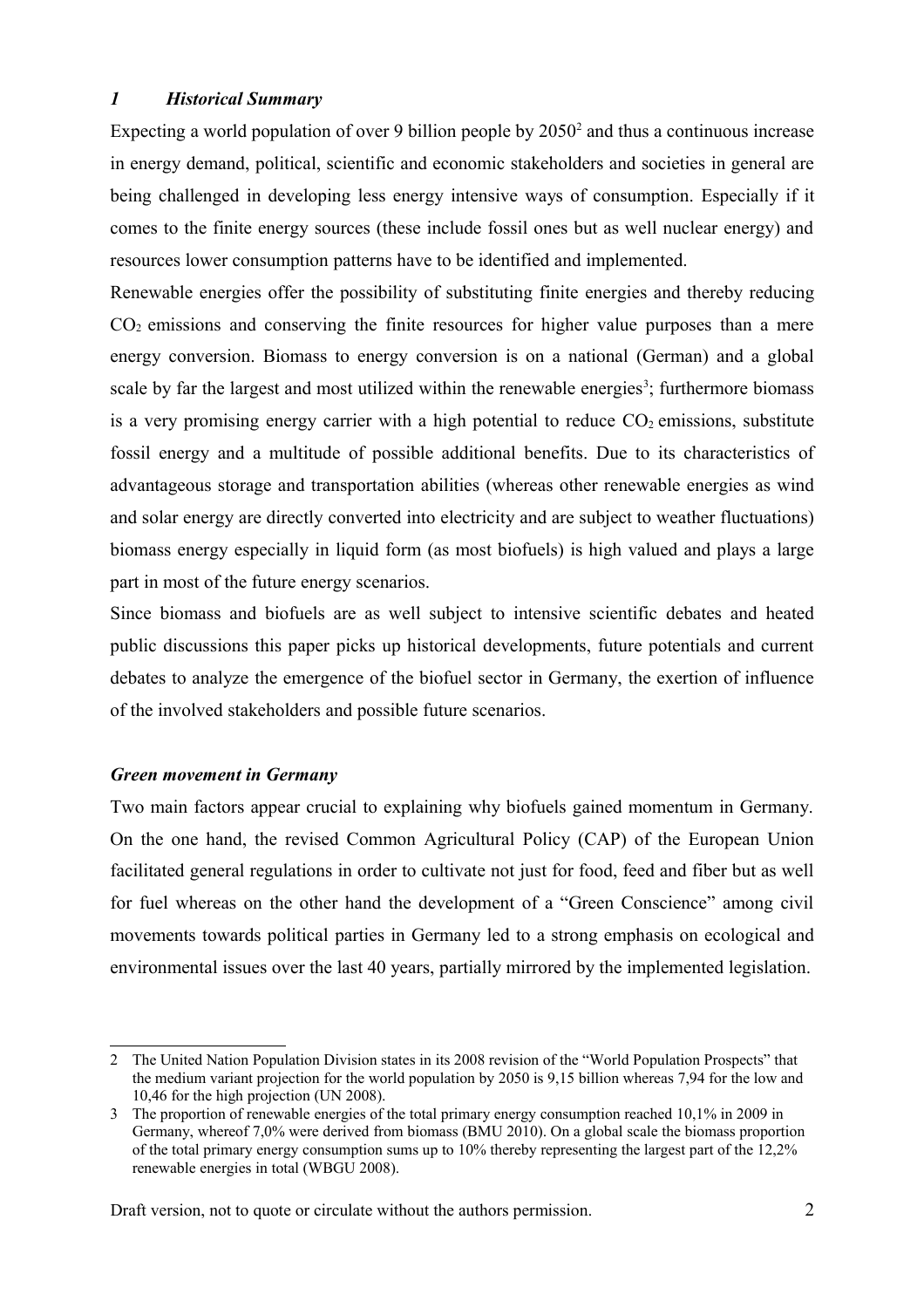Germany as a densely populated country in the middle of Europe surrounded by other industrialized neighbors already felt in the late 70ties the negative effects of the ruthless environmental exploitation throughout the last decades. Acid rain, forest decline and an increasing pollution of air and water were environmental damages that occurred and posed questions about the anthropogenic effects on the environment and the planet itself.<sup>[4](#page-2-0)</sup> Realizing the consequences of our actions first environmental movements were born in the mid 70ties willing to protest against the sole primacy of economic reasoning. Nature conservation organizations as the BUND (Coalition for Environment and Nature Conservation) or Anti-Nuclear Energy Initiatives as the BBU (Federal Association of Civil Initiatives for Environmental Conservation) were funded (Brand 2008; Rucht 2008) and created awareness in the German society. This consolidated network of alternative projects and civil initiatives was a grassroots democracy movement that led to the foundation of the Green Party (Die Grünen). The beginning of the 80ties showed distinct tendencies of institutionalization of the West-German ecology movement.<sup>[5](#page-2-1)</sup> In 1983 "Die Grünen" moved into the German parliament and stabilized themselves as the fourth German party. Ecological modernization became a central concern and an innovative perspective of societal and economical development (Jänicke 1993). $<sup>6</sup>$  $<sup>6</sup>$  $<sup>6</sup>$ </sup>

At the beginning of the 90ties within the process of reunification of East and West Germany environmental and ecological debates were not as prevalent any more since traditional economic issues of growth and costs arguments came into the fore again. Social and economical implications lay in the focus of governmental action and investment promotion programs were dominant issues evaluating and financing the demands in East Germany. Perceptible amelioration of the ecological situation in Germany happened only by the decommission and/or modernization of industrial facilities<sup>[7](#page-2-3)</sup> and by excluding lignite as an energy carrier in the "Neue Länder" (the five new federal states). Nevertheless the rise of new and global environmental challenges as deforestation, desertification, the ozone hole,

<span id="page-2-0"></span><sup>4</sup> The reports of the "Club of Rome" and their "Limits to Growth" in 1972 explained the limited resources and the closed system that can lead to an ultimate carrying capacity (Meadows et al. 1972). In 1973 the first "Oil Crises" marked an incidence where the depletion of natural resources was palpable but as a first reaction rather led to an extension of nuclear energy than a development of alternatives. Environmental issues were seen as rather having a negative effect on economic growth and development than being part of the governmental strategy.

<span id="page-2-1"></span><sup>5</sup> Due to the Chernobyl catastrophe in 1986 a new ministry the *"Federal Ministry for Environment, Nature Conservation and Nuclear Protection"* was created.

<span id="page-2-2"></span><sup>6</sup> Environmental - friendly behavior was widely accepted within the day-to-day life and even industries were starting to think about integrated environmental protection.

<span id="page-2-3"></span><sup>7</sup> State-owned industries during the socialist government such as Bitterfeld (Chemical Industry) and Schwedt (Petrochemistry) had de jure environmental standards but they were not enforced. Still most of the decommissions during reunification were rather economically motivated than based on ecological reasoning.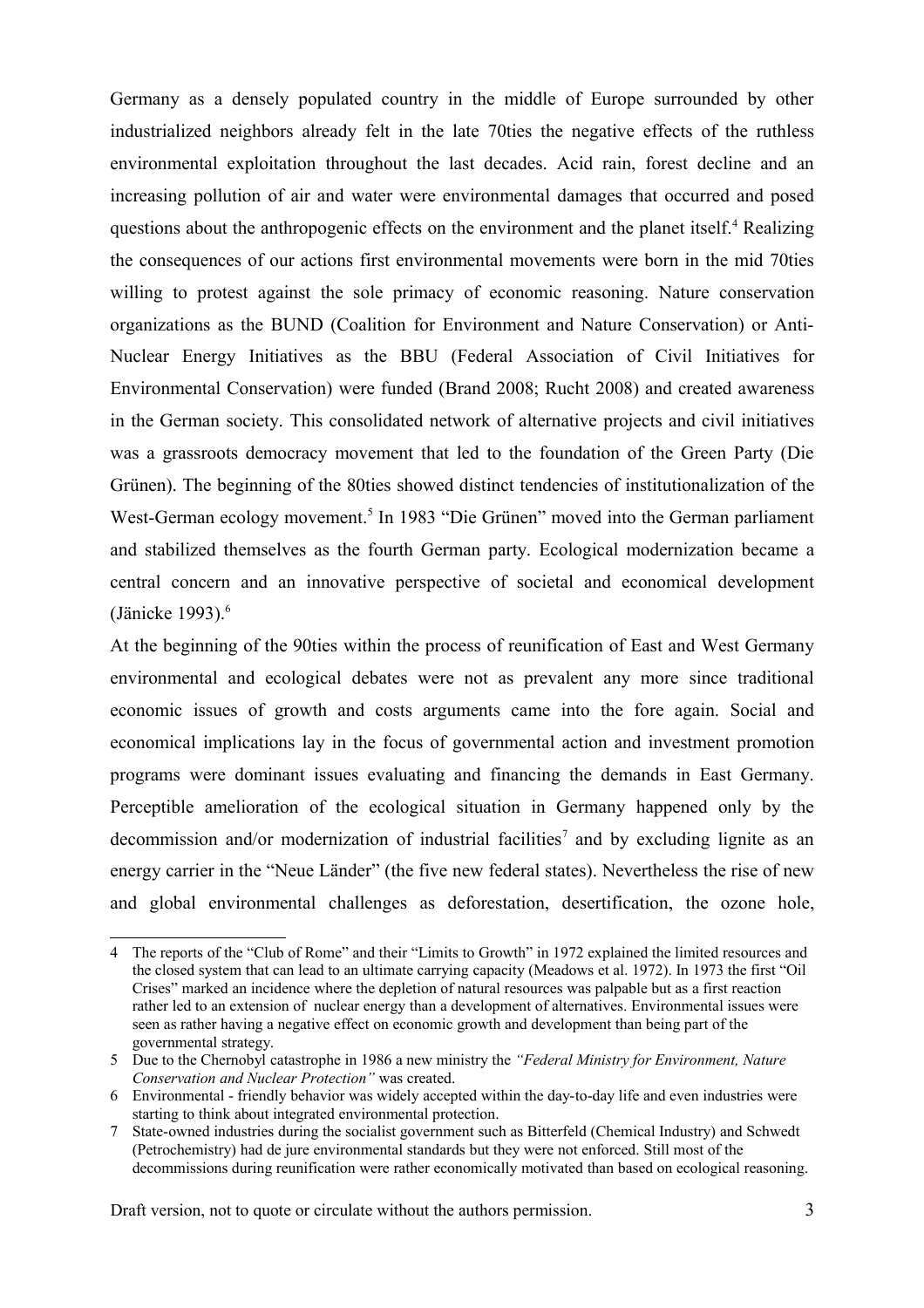overfishing and climate change, i.a. had to be encountered with a more integrated approach of preemptive environmental policies and protection services (Brand 2008).

The general principle of a sustainable development that emerged in the mid 90ties gave a fitting framework for a needed conceptual reorientation. The linkage of ecologic, economic and social development aspects led to a long term strategy of securing resources under the proposition of inter-generational justice. Although the concept of sustainable development has remained a very general and vague principle it enables an approach of integrating government and civil society (Brand 2008). In 1998 the first proposal for a national strategy for sustainable development was formulated. It took the German government another four years to present the German Strategy for Sustainable Development compiling 21 key indicators to give a comprehensive overview of the most important developments and to function as a performance review (Bundesregierung 2002).[8](#page-3-0)

The vital awareness of necessary changes within environmental politics of the German public and society created an environment that helped and pushed the government to pass and implement legislation encompassing solid nature conservation and environmental protection measures as well as incentives for utilizing alternative energy technologies. Already in 1991 the so called "Electricity Feed-in Law" (Stromeinpeisungsgesetz StrEG) gave small and medium size energy producers access to the German grid which had been prevented before by the large energy enterprises. In 2000 the renowned "German Renewable Energy Act" (Erneuerbare Energien Gesetz EEG) was enacted which stood model for similar energy laws that were implemented all around the globe (Lagniß et al. 2009). Nevertheless in order to understand and analyze the development of the German bioenergy sector it is necessary to have a closer look into the development of agriculture and the European agricultural policies.

#### *Agricultural Policies*

In order to understand today's situation and the agricultural set up where Non-Food rapeseed is cultivated it is necessary to look into the historical development of the European agricultural policy. Ecological motives as well as a longing for self-supply and an increasing independence may have been important reasons for promoting and supporting a possible substitute for fossil fuels but it must be acknowledged that the structural or rather institutional conditions were the decisive factor. The Common Agricultural Policy (CAP) of the European

<span id="page-3-0"></span><sup>8</sup> The German government has targeted the submission of a progress report every two years disclosing the results of national politics and the fields of further need for action. Federal and state governments as well as municipalities and the industry are to present results and implemented changes on the 21 key indicators (Diefenbacher et al. 2004).

Draft version, not to quote or circulate without the authors permission. 4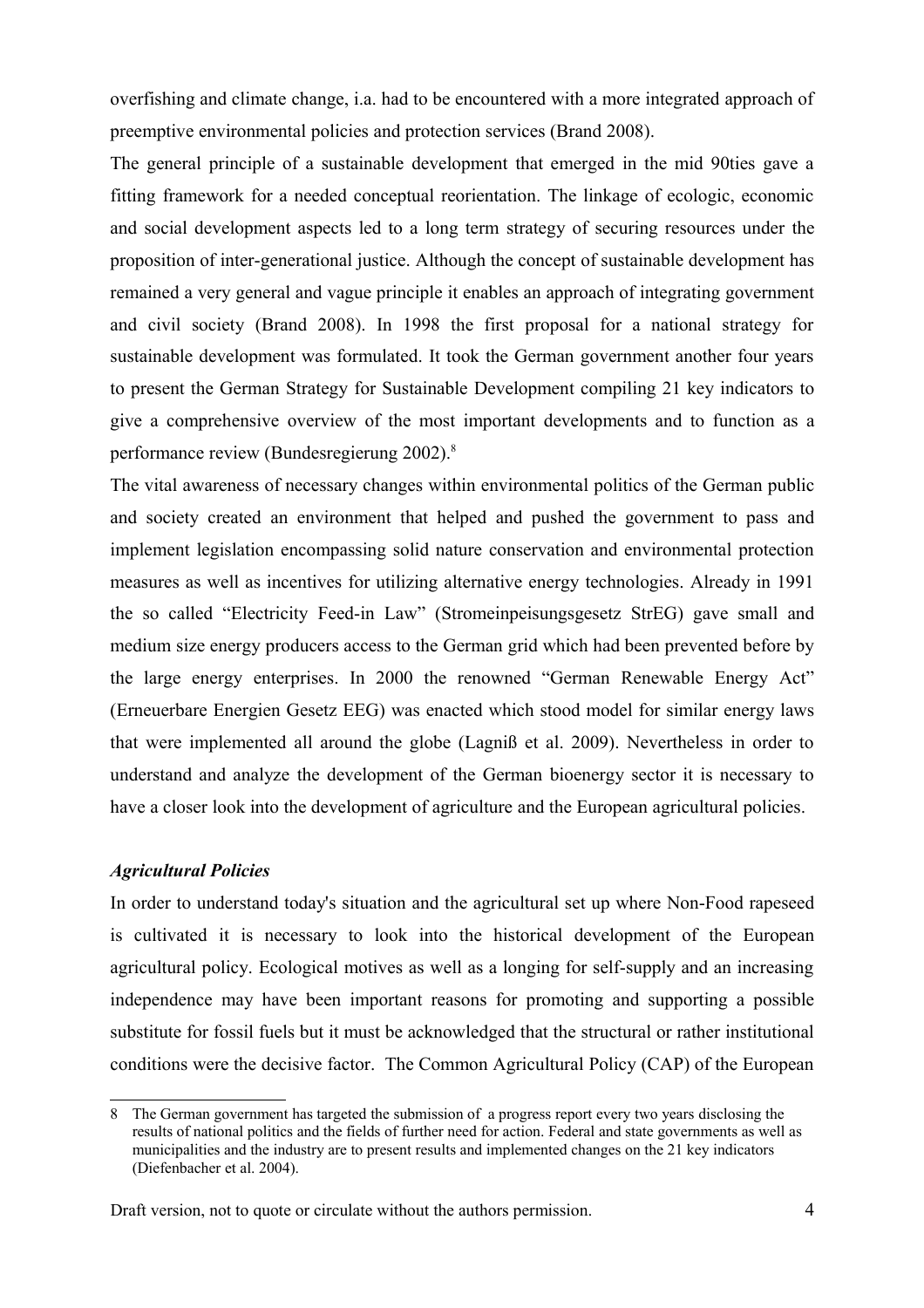Union was determinant for cultivating Non – Food crops. The conclusion of the European Economic Community (EEC) treaties in 1957 constituted the foundation of the common agricultural market. The crucial agrarian competences were adjudicated to European bodies and thereby separated from national policy and sovereignty (Brocks 2001). In the early sixties the European Community still was a net importer of agricultural products so that the establishment of a self-sufficient domestic supply was the primary target of the community. Price support systems for agricultural goods were introduced and guaranteed by the European Community (Akalpler 2006). If the set administered prices at the domestic market were undercut governmental bodies made "intervention purchases"<sup>[9](#page-4-0)</sup> as an instrument to still guarantee the set prices which referred to the production volume of the European agriculture. The higher the output volume the more payments the farmers received. Thus an intensification of cultivation followed further fostered by the factor of technological advancements. Soon the continuously increasing production volume of agricultural goods met stagnant European markets. The infamous "butter mountains" and "milk lakes" resulted from the volume focused policies.[10](#page-4-1) Those production surpluses were then offered on the world market at significantly reduced prices. Consequently the market ordinance of the Common Agricultural Policy led to exports of subsidized agricultural commodities which exacerbated the Non-European competitors. Furthermore the highly intensified agriculture had perceptible impacts on the environment. Due to increasing use remnants of pesticides and fertilizer could be found in the products and the groundwater. Those effects in combination with increasing expenses made a reform of the CAP an absolute necessity.

In 1992 the ordinance of the CAP reform came into effect and was supposed to be an answer to the above mentioned problems of the production and volume focused policies (Tarditi & Zanias  $2001$ .<sup>[11](#page-4-2)</sup> The price support systems as well as the intervention purchases were significantly reduced. In order to absorb the farmers loss of income that was accompanied by the reform arable area payments and compensatory direct payments were introduced, shifting the system from primarily volume- to area-related payments. With respect to the rise of

<span id="page-4-0"></span><sup>9</sup> The intervention purchases retracted the production surpluses from the market in order to warehouse and resell them when regional or world market conditions are suitable, or destroying the products in the unfavorable case. Thereby the reduction of the market volume stabilized the producers prices (Ackrill 2000).

<span id="page-4-1"></span><sup>10</sup> Furthermore the destruction of the agricultural surpluses led to a bad reputation of the European agriculture due to the peoples lack of understanding when destroying highly subsidized foods while in other parts of the world people were starving.

<span id="page-4-2"></span><sup>11</sup> Additionally the CAP reform was supposed to strengthen the position of the EU in the coming GATT (General Agreements on Tariffs and Trade) negotiations (Uruguay Round in 1994). Still the unity of European markets, prioritization of the community and financial solidarity stayed the three principal elements of the CAP (European Commission 1996).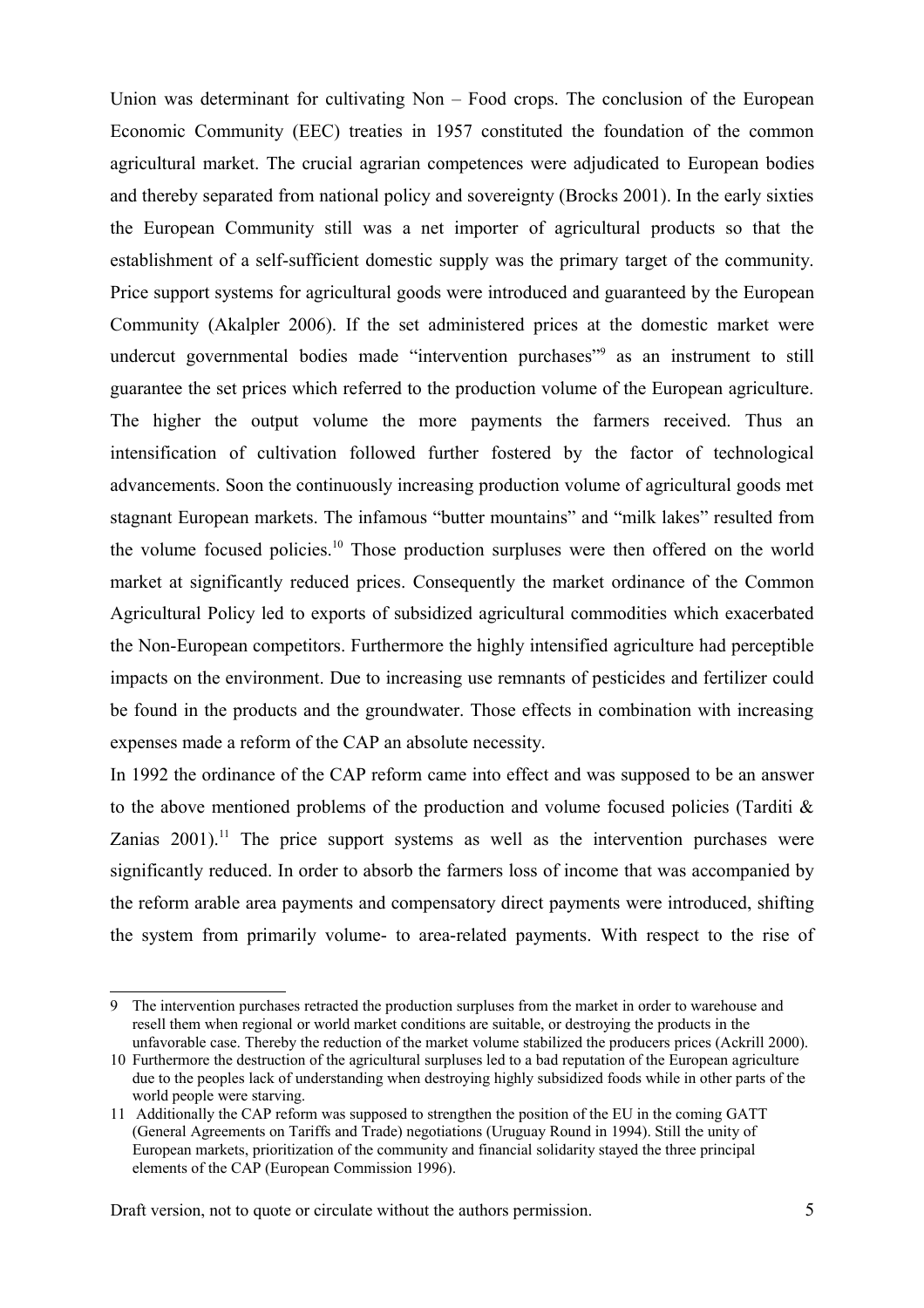biofuels, the most important modification within the CAP reform was the introduction of setaside areas.

Requirement for the arable area payments to the farmer was the partial conversion of agricultural area into set-aside area with the objective to prevent and limit production surpluses and the recovery of natural habitat. The set-aside quota was annually stipulated by the EU and constituted between 5% and 15% of the total agricultural area. Arable area payments with a distinct premium were also assigned for those set-aside areas. The importance for the development of biofuels was the fact that the farmers were allowed under the requirement of only producing Non-Food crops to cultivate renewable materials on those set-aside areas without loosing the EU payments. Regarding oil crops as rape seed this led to a different treatment of rape seed for food and for Non-Food purposes. As long as the farmer had guaranteed off-take agreements the rape seed cultivated on the set-aside areas for Non-Food purposes could be sold and the arable area payments would still be settled. Thus the setaside quota introduced by the CAP reform in 1992 can be considered as the first strong impetus for the development of biofuel production and industry in Germany (Brocks 2001). It was rather the agro-political decision of preventing agricultural surpluses by directing the production to alternative uses than elaborating concepts of emission and energy issues (Nitsch 2003).

Within the GATT agreements in 1994 (Uruguay Round) and improved market access for many agricultural products the European Union and the United Stated of America agreed on limiting the oil seed cultivation in Europe (Spero  $\&$  Hart 2009).<sup>[12](#page-5-0)</sup> The so called "Blair-House" Accord" further regulated the amount of rape seed cake that was to be produced in Germany and the EU. Thus biofuel development was also subject to international trade negotiations although the strongest impacts on the emerging bioenergy industry came from national and EU level.

# *Biofuel Policies*

The 1992 German Mineral Oil Tax Law (MinöStG) considered only mineral oil based fuels as those on which to impose the respective taxation. Consequently, pure biofuels were exempted until 2004. With the amendment of §2a in January 2004, biofuels were included in the Mineral Oil Tax Law, but were explicitly guaranteed a tax privilege (which basically was a tax exemption) until the end of 2009. Yet it included the clause of an annual revision of §2a if

<span id="page-5-0"></span><sup>12</sup> The total adjudicated area for Europe aggregated to 5,484 Mio ha. whereas Germany was limited to 929 000 ha reduced by the set-aside area or at least 10%.

Draft version, not to quote or circulate without the authors permission. 6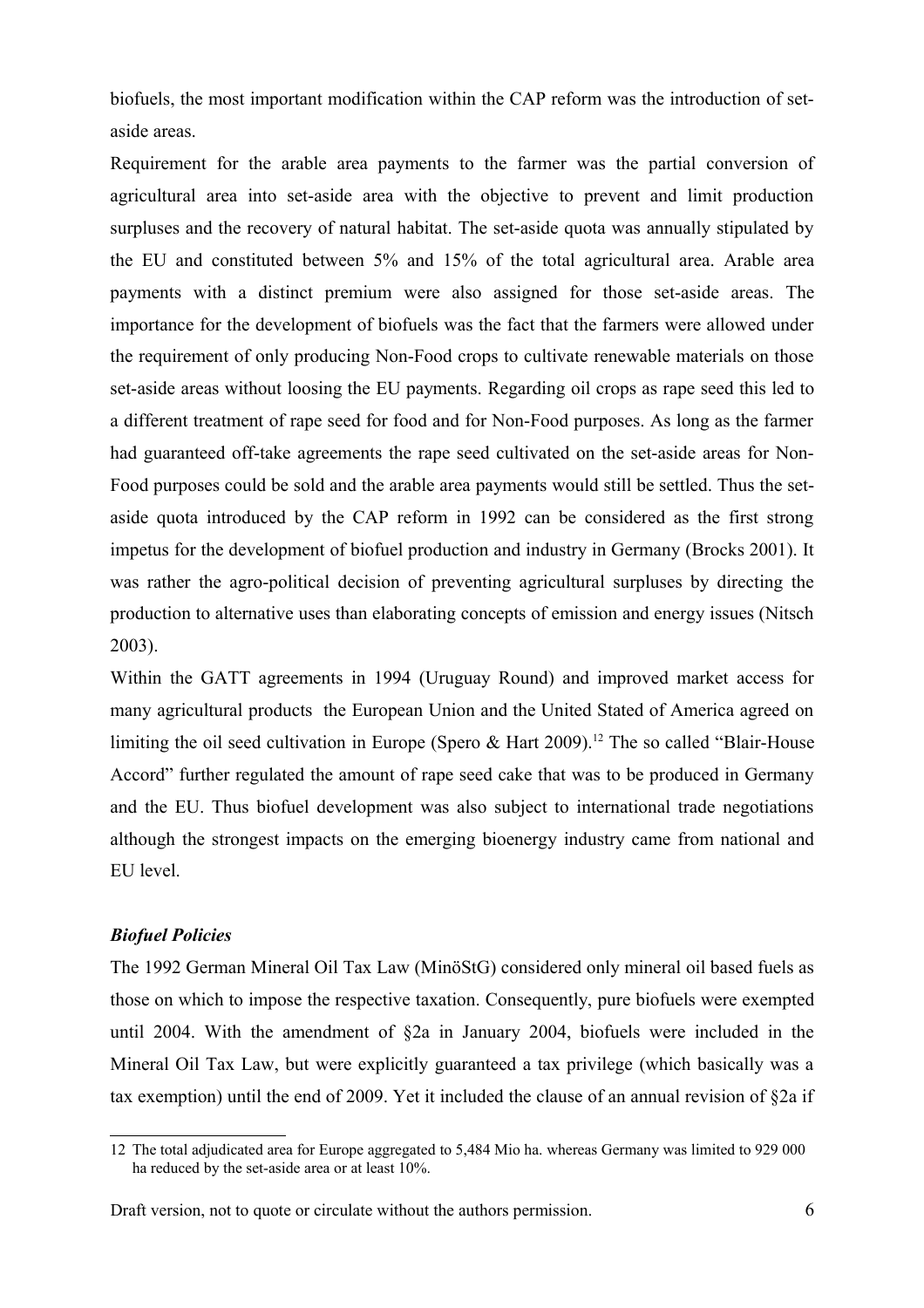the tax privilege should result in an over compensation of biofuels (MinöStG 2004). Slowly the sector began to professionalize and it was the ambition of early investors and companies by running various test in cars, trucks and agricultural machinery to produce continuously a reliable quality of biodiesel. By 1997 the DIN 51606 fuel standard for biodiesel was established comprising mandatory quality parameters. The national standardization led to warranties by the car manufactures which was decisive for most end consumers (Thuijl  $\&$ Deurwaader 2006). In 1999 the leading biodiesel producers and distributors founded the *"Working Group Quality Management Biodiesel e.V."* (AGQM) in order to further guarantee the compliance with the standard parameters directly at the petrol stations  $(AGOM 2010)^{13}$  $(AGOM 2010)^{13}$  $(AGOM 2010)^{13}$ This regulatory framework and the continuous interest of investors and companies to expand the biofuel sector in Germany led to a biodiesel peak production capacity of almost 5 Mio tons in 2008. As shown in Figure 1 this large capacity was never met since a new biofuel legislation was introduced in 2007 after a change of government by the end of 2005.<sup>[14](#page-6-1)</sup>

The introduction of the Energy Tax Law (EnergieStG) in August 2006 and the Biofuel Quota Law (BioKraftQuG) beginning of 2007 marked a turnaround in Germany's hitherto successful biofuel sector development<sup>[15](#page-6-2)</sup>. The annually rising taxation of biodiesel and vegetable oil resulted in an immediate fall in demand of those fuels used by vehicles running on pure biofuels, mostly hauler trucks and other large scale machinery. The Biofuel Quota Law mitigated the negative impact of the new legislation since the production capacities could partially be used for the mandatory blending but the pure biofuel sector rapidly declined (Biofuels Barometer  $2010$ )<sup>[16](#page-6-3)</sup>.

Figure 1 presents the overall production and the production capacities of biodiesel in Germany and clearly shows the rapid expansion of the sector and as well the effects of a

<span id="page-6-0"></span><sup>13</sup> For example stocking biodiesel can result in quality problems during storage if the fuel is exposed to high temperatures or additional water. This leads to an increasing biodiesel degradation rate (Leung et al. 2006). On the other hand the biodegradability can be a positive characteristic when problems with leakage or spillage occur or when operated in environmental sensitive areas.

<span id="page-6-1"></span><sup>14</sup> Investors did not expect a renunciation of the Mineral Oil Tax Law §2a that guaranteed a tax privilege until 2009. The clause that there would be an annual revision of over compensation induced by §2a was not expected to come into effect. Furthermore large-scale investments as the concession and realization of a biodiesel plant are mostly subject to long planning and implementation periods. Therefore some investors were already in the process of setting up a new biodiesel plant when the the legislation came into effect. Because in 2005 the German government announced an overcompensation for biodiesel and vegetable oil and therefore declared a change of legislation necessary (Deutscher Bundestag 2005).

<span id="page-6-2"></span><sup>15</sup> The intention of the Energy Tax Law was to successively increase the tax for biodiesel and vegetable oil and reach the same tax level as the mineral oil tax in 2013. The Biofuel Quota Law regulates the mandatory blending of biodiesel and ethanol with the fossil fuels. When implemented it was planned to reach a 10% mandatory blending of biofuel by 2020. The current blending ratio in Germany is 6,25% in 2010 (BMU 2008).

<span id="page-6-3"></span><sup>16</sup> This led to an adaptation of the Energy Tax Law. In 2009 the German government adjusted the law by suspending the incremental taxation. Between 2009 and 2012 there will be no further tax increase. From 2013 on the levied taxes correspond to those of fossil diesel (UFOP 2010).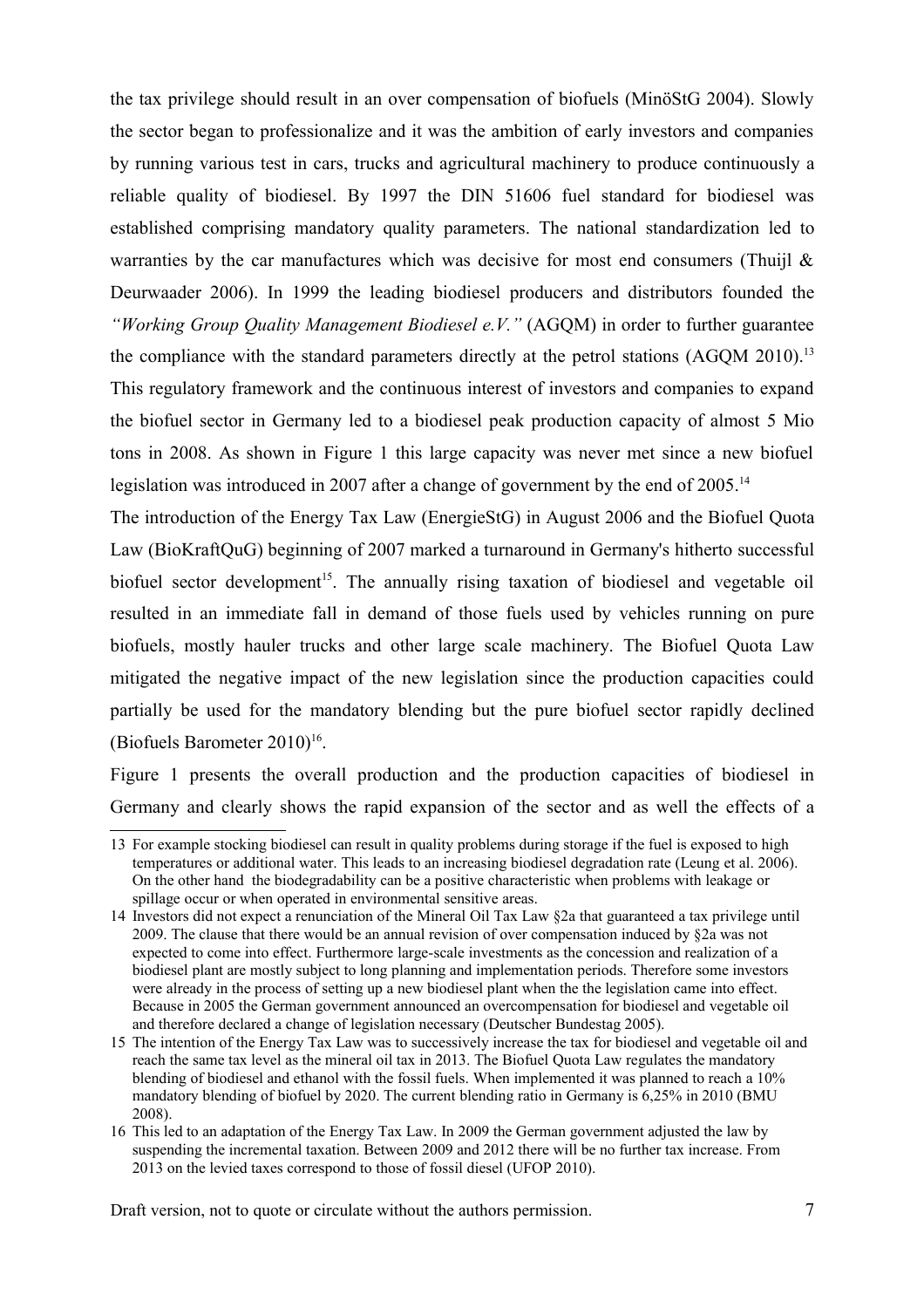changing legislation. Not only had the biofuel industry to deal with a new and less supportive legislation in 2007 but various reports and studies from NGOs and research institutes indicated that biofuels and bioenergy were not the panacea as which the biofuel industry liked to present their sector. During the early years of the expanding sector, the ecological benefit of biodiesel and vegetable oil were often promoted as "zero-emission", justified by the characteristic of rape seed as a renewable primary product.<sup>[17](#page-7-0)</sup>



## **Figure 1**

Due to media coverage especially during the end of 2006 and 2007 highlighting biofuels' adverse effects such as deforestation, famine and inefficiencies, public opinion grew resentful towards the industry (this aspect will be resumed in the following sections). Those incidents caused by allegedly clean and green energies were not to be tolerated by the government and the public as well as by the industry itself trying to constitute their good intentions (Searchinger et al. 2009).[18](#page-7-1) These intensively led and still ongoing debates about pro and

<span id="page-7-0"></span><sup>17</sup> After the first couple of years of successful use and the sharply increasing production capacities and production of biodiesel in Germany (see Figure 1) it became clear that biodiesel had to be held accountable for CO² emissions as well. The direct energy input during cultivation, production and distribution had to be considered as part of the biofuel value chain therefore emitting CO along the life cycle.

<span id="page-7-1"></span><sup>18</sup> It has to be noted that the news and reports causing this public outcry were not all based on consistent facts. But the anger was righteous since the implications and effects of biofuels production are far reaching. Recently land-use-change (LUC) and indirect land-use-change (iLUC) effects of biofuels on CO<sub>2</sub> reduction potentials were demanded to be included into the GHG (greenhouse gas) calculation by NGOs, scientific and governmental institutions (ifeu 2009; Fritsche & Wiegmann 2008). Those claims resulted in the below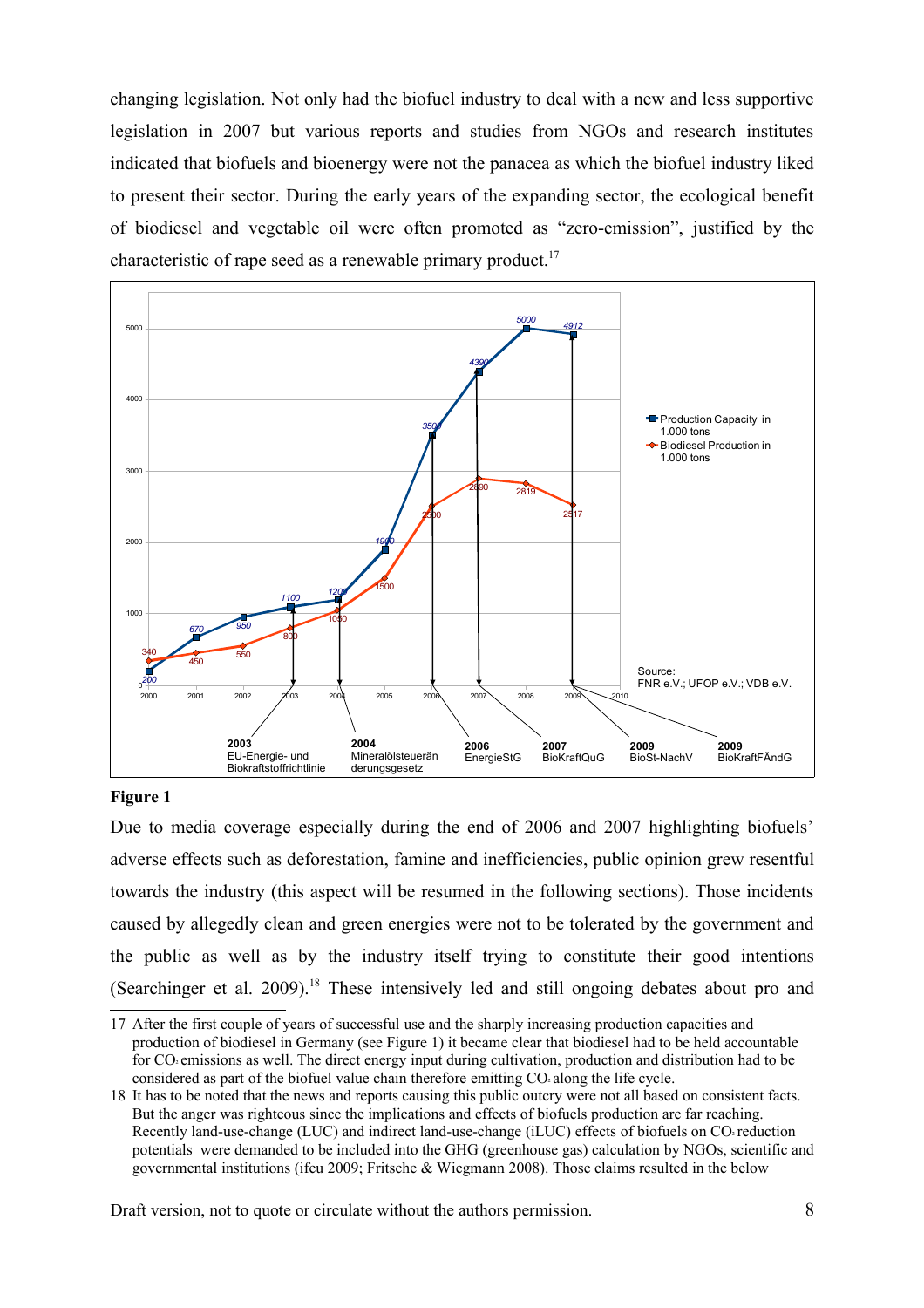contra of the bioenergy/biofuel sector resulted in the latest legislative measures called the *Biofuel Sustainability Ordinance* (BioKraft-NachV) and the *Biomass Electricity Sustainability Ordinance* (BioSt-NachV). These ordinances list the sustainability requirements for a alternatively produced fuel to be classified as a biofuel (BioKraft-NachV 2009)[19](#page-8-0)and biomass for the production of electricity and heat (BioSt-NachV 2009). Furthermore, it stipulates that from 2011 on it is mandatory for the German biofuel sector to get their products certified (if they want to be granted the existing tax and blending privileges) by an independent organization in order to proof that their goods originate from sustainable cultivation and production processes. There are currently two certification systems (*ISCC System GmbH and REDcert GmbH* i.G) that are approved by the executing government agency *(BLE – Federal Agency for Agriculture and Alimentation)*. How successful and effective the certification schemes will be yet remains to be answered.

## *2 Stakeholder*

The stakeholders involved in the process of developing the biofuel sector in Germany and those who influenced legislation and public perception are manifold and therefore this paper does not claim to present all actors within the bioenergy sector. But the diverse policies, opinions and positions of some of the most important ones will be described and their exertions of influence presented. Basically it can be distinguished between four groups of stakeholders: governmental institutions, the private sector (companies and associations), scientific institutions and NGOs. It will be shown that the stakeholders with references to the biofuel sector increased considerably between 2000 and 2010, which can be explained with the growing relevance of the sector (not only within the four groups of stakeholders but as well in the public awareness). Furthermore, it is interesting to show that during the development of the sector some of those stakeholders altered and adjusted their positions. Figure 2 the development of stakeholders between 2000 and 2010. It shows the augmentation of actors within the important years of the biofuel sector.

# *The private sector*

Stakeholders of the private sector were among the first movers realizing that the production of biodiesel and vegetable oil was becoming a promising venture, combining the characteristics

<span id="page-8-0"></span>mentioned certification schemes.

<sup>19</sup> Indicators and/or requirements are for example: High Conservation Value (HCV) areas where cultivation of energy crops is strictly prohibited; the calculation of GHG reduction potentials of the various biofuels from different energy crops and the compliance with a certain sustainable agrarian cultivation.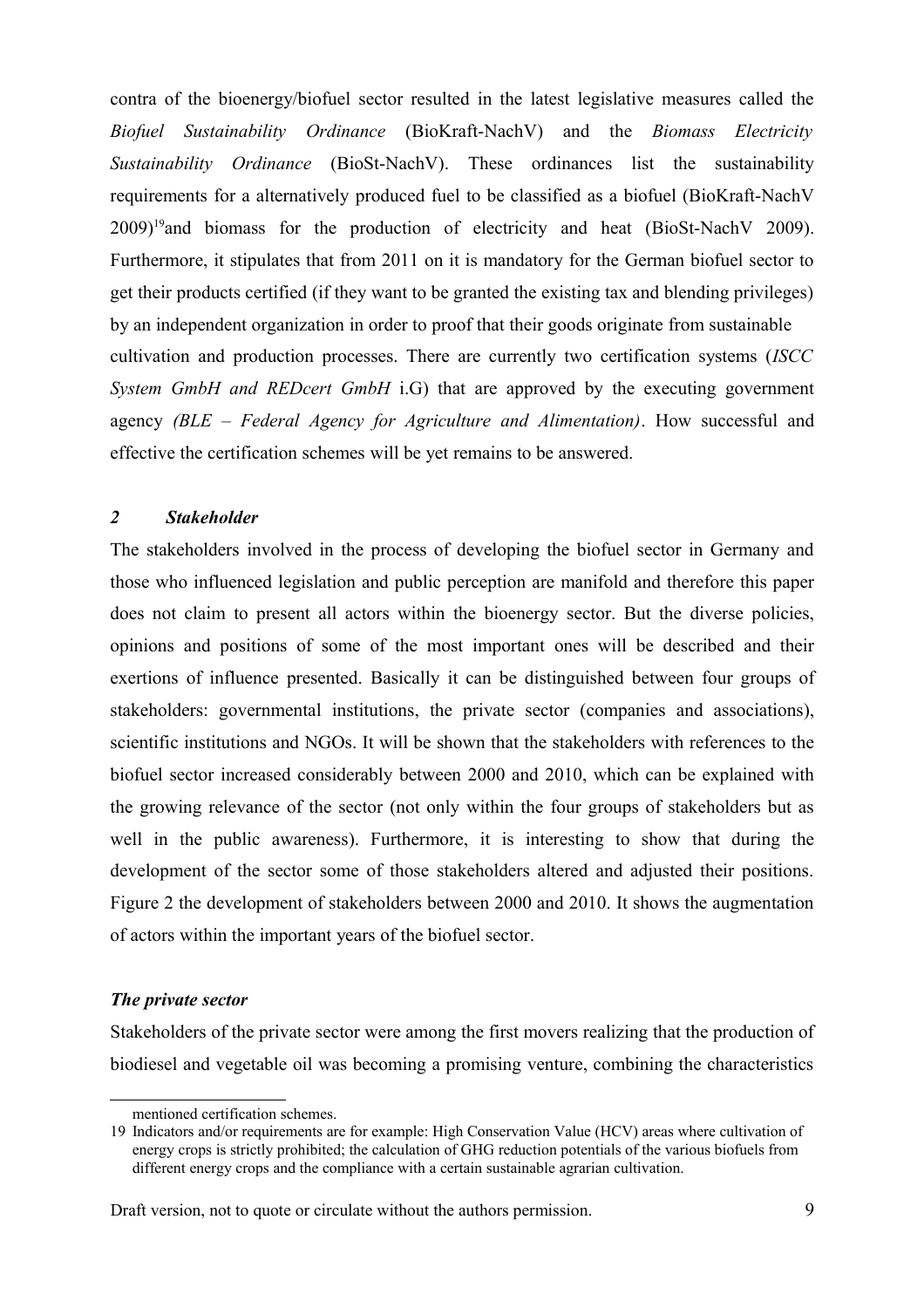of a diesel substitute with ecological and economic advantages. The increasing mineral oil tax for fossil fuels reaching 65,45  $\epsilon$ ct/l for petrol and 47.04  $\epsilon$ ct/l for sulfur-free diesel (EnergieStG §2 2006) in 2003 was one of the decisive factors for investments in biodiesel production<sup>[20](#page-9-0)</sup>. As mentioned in the preceding section biodiesel and vegetable oil were promoted as "zero- or low-emission" fuels, helping to fulfill the  $CO<sub>2</sub>$  reduction goals of the German government in the mobility sector (BioKraftQuG 2006).<sup>[21](#page-9-1)</sup>



# **Figure 2**

The oldest commercial biodiesel production plant (Ölmühle Leer) began to operate in 1991 with a capacity of less than 1.000 t/p.a. and reached industrial scale in 1994 (80.000 t/p.a.). It is now owned by *Archer Daniels Midland (ADM)*, one of the largest companies within the sector of cereal and oil seeds processing.<sup>[22](#page-9-2)</sup> Although *ADM, Biopetrol* and *VERBIO* nowadays

- <span id="page-9-1"></span>21 In 2007 the "Renewable Energy Roadmap" of the European Commission stated a minimum target of 10% for biofuels in transport by 2020 (Bolter 2007). The *Biofuel Quota Law* in its version from 2006 stated a successive increase in the mandatory blending ratio of biofuels until an 8% blending in 2015. In 2009 the *Law of Altered Support for Biofuels* modified the blending ratio to a fixed 6,25% between 2010 and 2014 (BioKraftFÄndG 2009).
- <span id="page-9-2"></span>22 Entrepreneurs Claus Sauter and Georg Pollert constructed their first biodiesel plant in 2001 making the company VERBIO one of the leading biofuel producers in Europe, with an overall capacity of 450.000 t/p.a. biodiesel and 300.000 t/p.a. bioethanol [\(www.verbio.de\)](http://www.verbio.de/). In 2002 the biodiesel plant in Schwarzheide followed, the first of three biodiesel plants in Europe owned by Biopetrol with a overall capacity of 750.000

<span id="page-9-0"></span><sup>20</sup> The current taxation levels are the same if petrol and diesel are sulfur-free. If the fuel contains sulfur the taxation on petrol is 66,98  $\epsilon$ ct/l and 48,75  $\epsilon$ ct/l on diesel (EnergieStG 2006).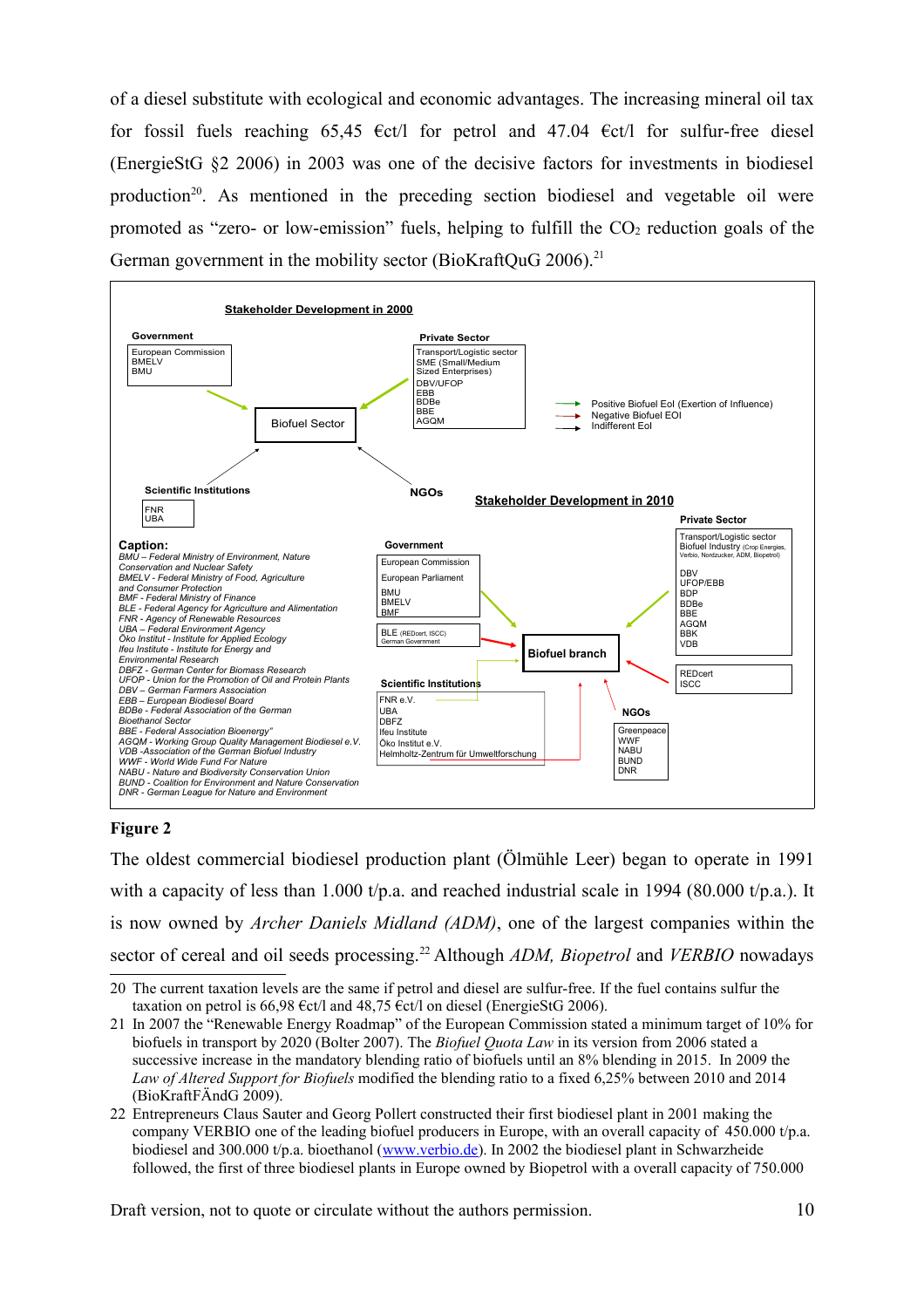being the three largest biodiesel producers in Germany (FNR 2010), it can be stated that the biodiesel/biofuel sector started off as entrepreneurial ventures by small and medium sized enterprises. Those enterprises are part of the so-called "Mittelstand" (medium sized enterprises that are privately established and run) which is the backbone of the German economy (Kayser 2006). According to the *"Federal Association of Bio Energy"* (BBE e.V.) more than 100.000 people were employed or worked within the bioenergy sector in Germany in 2009 (BBE 2009). The sector as well as the renewable energies in general became a strong driver of the German economy<sup>[23](#page-10-0)</sup>.

Soon the private sector founded and organized its own interest and lobbying groups in networks with the objective to gain weight in order to participate in the political processes. The first constituted association was the *"Federal Association of the German Bioethanol Sector*" (BDBe 2010) in 1982 with an agenda more on the alcohol and food sector rather than biofuels at the time. The *"European Biodiesel Board"* (EBB 2010) instituted in 1997 today represents over 70 members in most of the European countries. The *"Federal Association Bioenergy"* (BBE e.V. 2010) with more than 150 members was established in 1998 to represent companies from the biogas and biomass conversion sector rather than the biofuel and mobility industry. The *"Association of the German Biofuel Industry"* (VDB e.V. 2010) founded in 2001 is representing 24 large-scale biodiesel producers that combine over 80% of Germany's biodiesel production and is chaired by Claus Sauter representing one of the largest biofuel companies in Germany. The alliance of those biomass/bioenergy associations with the German farming societies and associations was only natural. For the agricultural sector the demand for biomass and bioenergy was a blessing not only offering alternative markets for the products but as well showing the importance of agriculture by providing food, feed, fiber and fuel. The *"Society of German Farmers"* (DBV e.V.) and the *"Federal Society of German Plant Breeders"* (BDP e.V.) showed their commitment in the alternative utilization of agricultural crops already in 1990 when they established the *"Union for the Promotion of Oil and Protein Plants"* (UFOP e.V.) (Thuijl & Deurwaader 2006).<sup>[24](#page-10-1)</sup> The UFOP e.V. started the so called "rapeseed revolution" in order to strengthen the rural areas by promoting the use of vegetable oil for energy purposes. The three German bioenergy associations representing the

<span id="page-10-0"></span>t/p.a. [\(www.biopetrol-ind.com\)](http://www.biopetrol-ind.com/).

<sup>23</sup> The total turnover of the bioenergy sector in 2009 adds up to 11.4 billion  $\epsilon$  of which 3 billion  $\epsilon$  are new investments. The Federal Association of Bio Energy estimates a total turnover of around 20 billion  $\epsilon$  p.a. in 2020 (BBE 2009).

<span id="page-10-1"></span><sup>24</sup> All stakeholders participating in the production, processing and marketing of oil and protein plants were gathered under the roof of the UFOP e.V. The Union seeks to optimize agricultural production; they promote research and operate public relations as well as national and international lobbying.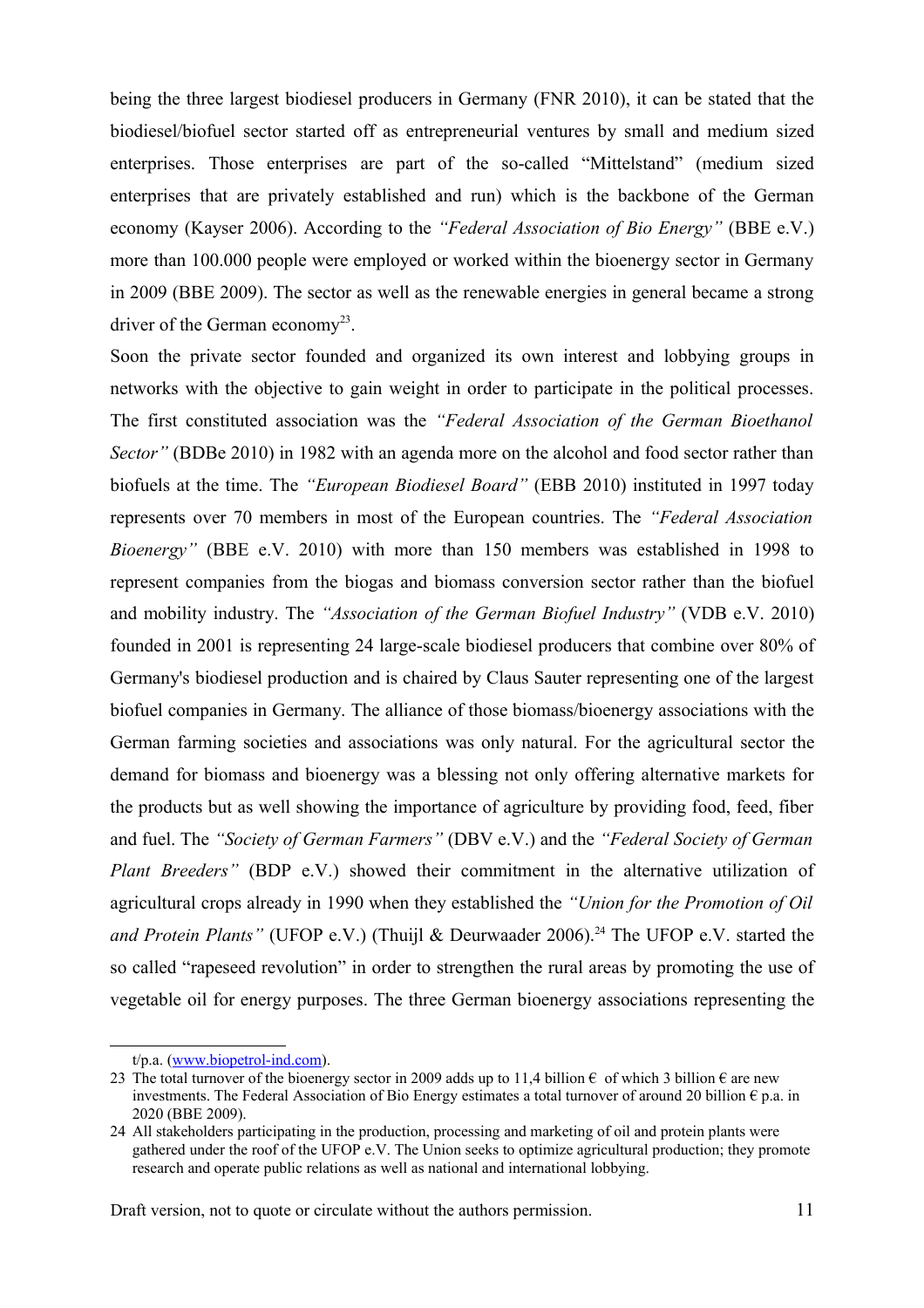majority of the bioenergy sector together with the German farmer societies built a strong entity with the objective to convince politics and the public of their possibilities and benefits.

# *Scientific Institutions*

Within the development of the Green Movement in Germany as already described in the first section the first scientific institutions explicitly for environment related research were established. In 1974 the *"Federal Environmental Agency"* (UBA) was founded. Its basic statutes are to provide scientific support to the federal government, to implement environmental legislation and to inform the public on matters of environmental protection. The UBA conducts research in their in-house laboratories but also commissions research projects to scientific institutions. The UBA has always held a skeptical position on the conversion of biomass into fuel and favors the conversion into biogas, electricity and heat (UBA 1993).

In 2008 the *"German Center for Biomass Research"* (DBFZ) was instituted. The research center is affiliated with the Federal Ministry of Food, Agriculture and Consumer Protection (BMELV). The scientific mandate is to support the efficient integration of biomass into a sustainable allocation of energy; this includes technological, social, ecologic and economic research along the value chain of biomass to energy conversion. Additionally the DBFZ is asked to provide decision support for political processes (DBFZ 2010).

The*"Öko-Institut"* founded in 1977 and the *"Institute for Energy and Environmental Research"* (ifeu) established in 1978 are two private research institutes that are renowned for their scientific work within the bioenergy sector. Vision of the *"Öko-Institute – Institute for Applied Ecology"* is to develop strategies for the implementation of global, national and regional sustainable development*.* One of the first research projects on bioenergy in 2004 was a mass flux analysis of a sustainable energetic utilization of biomass (Öko-Institut 2004). Their bioenergy projects comprise for example balancing of GHG emissions, strategies of biomass applications as well as sustainability standards (Fritsche 2006). More than 40 scientist from various disciplines founded the ifeu – Institute that is mostly commissioned by public authorities. Current and completed projects comprise ecological balancing, life cycle assessments, comparison of different conversion technologies and  $CO<sub>2</sub>$  mitigation effects of biofuels (ifeu 2010; Quirin 2004).

The *"Agency for Renewable Resources"* (FNR e.V.) was founded in 1993 by the *Federal Ministry of Food, Agriculture and Consumer Protection* (BMELV) as a initiative of the German government to coordinate research, development and demonstration projects and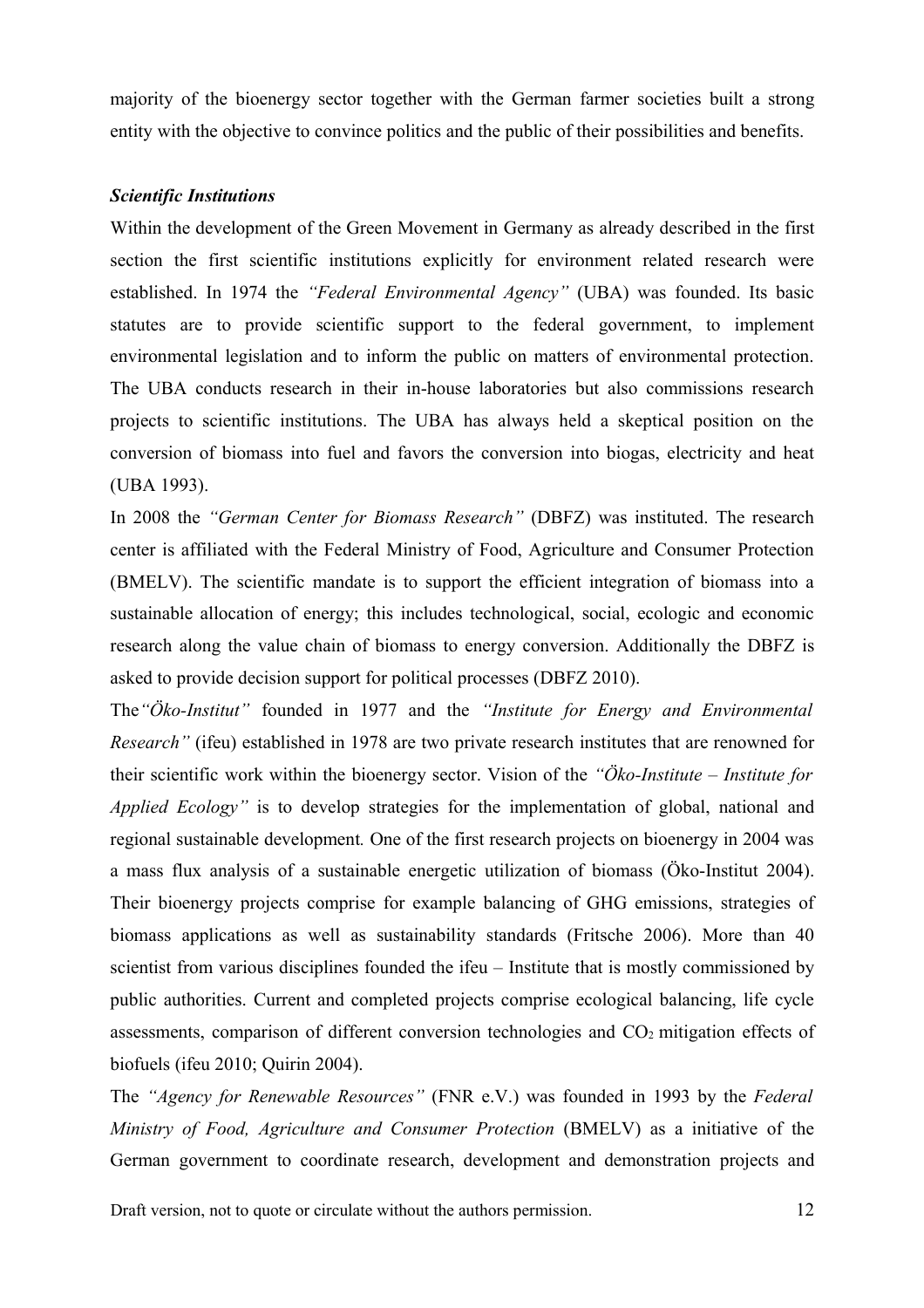offer support in the field of renewable primary products. In 2000, the FNR started the "Market Launch Program - Biogenous Lubricants and Transportation Fuels" which since then supported the use of biogenous oils and biodiesel in areas of special environmental relevance (ifeu 2005). Only one year later, in 2001 the "100-tractors program"was initiated in order to show the environmental soundness and technological feasibility of diesel engines converted to pure vegetable oil operation. During the program, more then a 100 tractors were converted to biodiesel and vegetable oil operation and were technically supervised by a research team until autumn 2005 (Hassel &Wiechmann 2005).

## *Government:*

Within the German government even as a new coalition came into power in 2005 there were mainly three ministries that determined the biofuel and bioenergy policies in Germany. The *Federal Ministry of Food, Agriculture and Consumer Protection* (BMELV), the *Federal Ministry for the Environment, Nature Conservation and Nuclear Safety* (BMU) and the *Federal Ministry of Finance* (BMF). When the biofuel issue gained momentum in the end of the 90ties almost only positive effects were attributed with the development of a biofuel sector in Germany.

The BMELV saw the biofuel potential first of all in creating and securing employment in agriculture and rural areas. A new value creation in a sector that often has been considered only as a beneficiary of subsidies. Local and regional energy production and consumption, agriculture as a circular flow economy. Biofuels as the only alternative in securing a sustainable mobility. Furthermore the cultivation of areas with energy crops that are not being used for the production of foods (BMELV 2005). The security of energy supply in the mobility sector and diversification of energy sources was adduced as another reason for the support of biofuels as well as the reduction of fossil oil imports and development and strengthening of a new industrial sector.

Those benefits of biofuel promotion were seen likewise at the BMF, nonetheless it was a requirement for the ministry that did not levy taxes in the early stages of promoting the biofuel sector that the creation of a viable, competitive and self-sustaining industry would be achieved. The beginning of biodiesel and vegetable oil taxation and mandatory blending in 2007 marked an adjustment towards regulatory instruments and the assumption of a competitive advantage already accomplished by the biofuel industry (BMF 2008).

Though the aforementioned benefits of biofuels were acknowledged by the BMU as well, the ecologic advantages although they were overemphasized during early promotion of the sector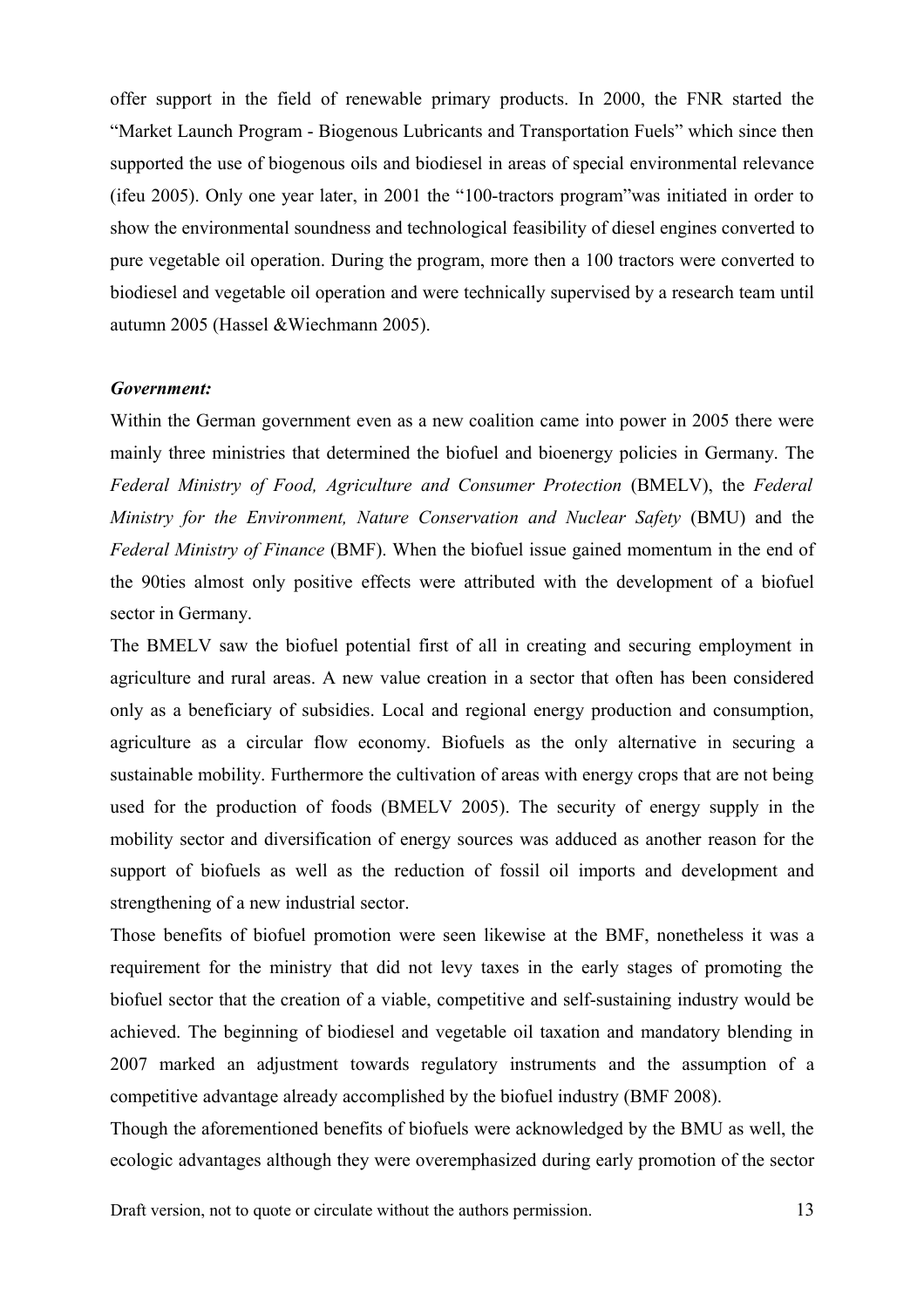were of utmost importance to all three ministries. The GHG and CO<sub>2</sub> reduction potential<sup>[25](#page-13-0)</sup> and the ample raw material basis (including biomass residues) showed promising effects concerning the mitigation of climate change and environmental protection especially the so called  $2<sup>nd</sup>$  generation of biofuels<sup>[26](#page-13-1)</sup> (BMU & BMELV 2007).

Within the continuous development of the biofuel sector the far reaching effects that biofuels have on agriculture, biodiversity and land use change became more obvious. Stakeholder of the private sector, scientific institutions and NGOs tried to influence government, the ministries and political decisions according to their findings of the effects the bioenergy sector evoked. The BMELV, BMU and BMF responded to those statements and research results by adapting their policies. From 2005 on the positioning of political institutions and the stipulated legislation clearly shows that the ministries were more cautious and concerned regarding the support of the biofuel sector<sup>[27](#page-13-2)</sup> as described in Section 1 *"Biofuel Policies"*. Still BMELV and BMU explicitly state the chances that lie in biofuels and bioenergy and the necessity to continue the path towards a sustainable and  $CO<sub>2</sub>$  mitigating energy consumption and production (BMELV 2010/BMU 2010).

#### *NGOs*

During the early development of the biofuel sector in Germany NGOs were only marginally involved in the examination and evaluation of the industry. Although agriculture always was one focal point of the most prominent NGOs as for example Greenpeace and WWF *(World Wide Fund For Nature)* on a global level and the BUND (*Coalition for Environment and Nature Conservation*) and NABU *(Nature and Biodiversity Conservation Union)* on a national level other issues as genetically modified crops and the excessive use of pesticides and herbicides were attached to more importance. When the biofuels and bioenergy sector started to expand rapidly in 2004 and 2005 (see Figure 1) the NGOs became more alert and considerate about this development<sup>[28](#page-13-3)</sup>. Especially the import and utilization of palm oil in the production of biodiesel and as fuel for stationary electricity production was heavily criticized

<span id="page-13-0"></span><sup>25</sup> The avoided CO2 emissions by utilization of biofuels in Germany were calculated with 8,7 Mio tons in 2006. The avoided  $CO<sub>2</sub>$  emissions by biomass conversion in the electricity and heat sector were more than 30 Mio tons in 2006 (BMU 2007).

<span id="page-13-1"></span><sup>26</sup> The 1st generation of biofuels are classified as the existing and at an industrial scale produced fuels by processing agricultural crops as corn, sugar cane, rape seed and soy i.a. The  $2<sup>nd</sup>$  generation of biofuels require more advanced technologies and processing, use a wider range of biomass resource therefore enable a higher yield per hectare and thus a higher GHG reduction potential (Banse et al. 2008)

<span id="page-13-2"></span><sup>27</sup> The necessity of certification schemes and the reliability of positive effects induced by biofuels for instance led to the Biofuel Sustainability Ordinance trying to guarantee as sustainable cultivation and processing of energy crops (Scarlat & Dallemand 2008).

<span id="page-13-3"></span><sup>28</sup> In 2004 the NABU already criticized the trend of converting biomass into liquid fuel rather then substitute heating oil in the stationary electricity sector and thereby reducing more  $CO<sub>2</sub>$  per energy unit (NABU 2004).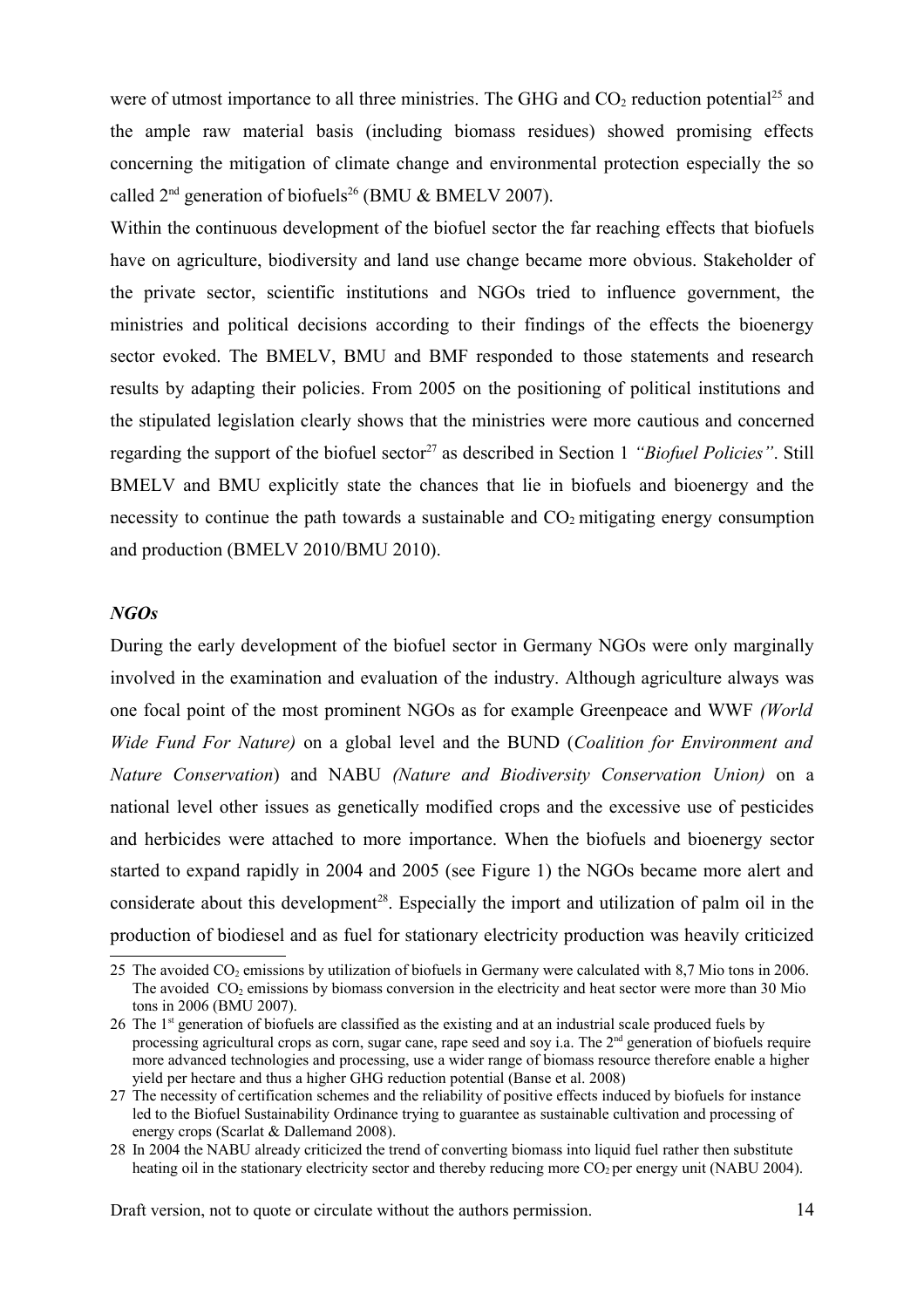since tropical rain forests were and are under threat due to the increasing demand from food, fiber and fuel industries (Koh & Wilcove  $2008$ )<sup>[29](#page-14-0)</sup>. Additionally criticized were the trends towards mono-cultures, the loss of biodiversity and rising food prices due to increasing biofuel production. The so-called "Food vs. Fuel" debate is still ongoing discussing the issues of higher food prices induced by an expanding biofuel industry. This debate peaked in 2007/2008 when world market prices for food commodities increased. The dispute is exemplary for the intransigent positions stakeholders and the public have taken alike (Runge & Senauer 2007; Daschle 2007).



#### **Figure 3**

In order to demonstrate the multitude of debates and discussions that slowly arose in 2005 and were heatedly carried out by NGOs, scientific and governmental institutions as well as by the

<span id="page-14-0"></span><sup>29</sup> Between 1990-2005 the oil palm cultivated are increased by more then 3 million hectares in Indonesia (56% of the expansion onto forest area (Koh&Wilcove 2008). Cultivating oil palms for biodiesel production on areas that have been cleared of rain forest is increasing the  $CO<sub>2</sub>$  emission directly linked to that biodiesel massively. It would take 60 to 270 years of cultivation for biodiesel production to pay back the initial release of CO2 (Greenpeace 2007). As a reaction to those developments initiatives as the Round Table on Sustainable Palm Oil (RSPO) founded in 2004 and the Round Table on Sustainable Biofuels (RSB) founded in 2007 were instituted by NGOs (Greenpeace, WWF) and the private sector in order to mitigate the negative effects and create standards for the growth and use of sustainable biofuels. Other NGOs still argue that those initiatives are rather a greenwashing tool then problem-solving entities (Zhou 2010).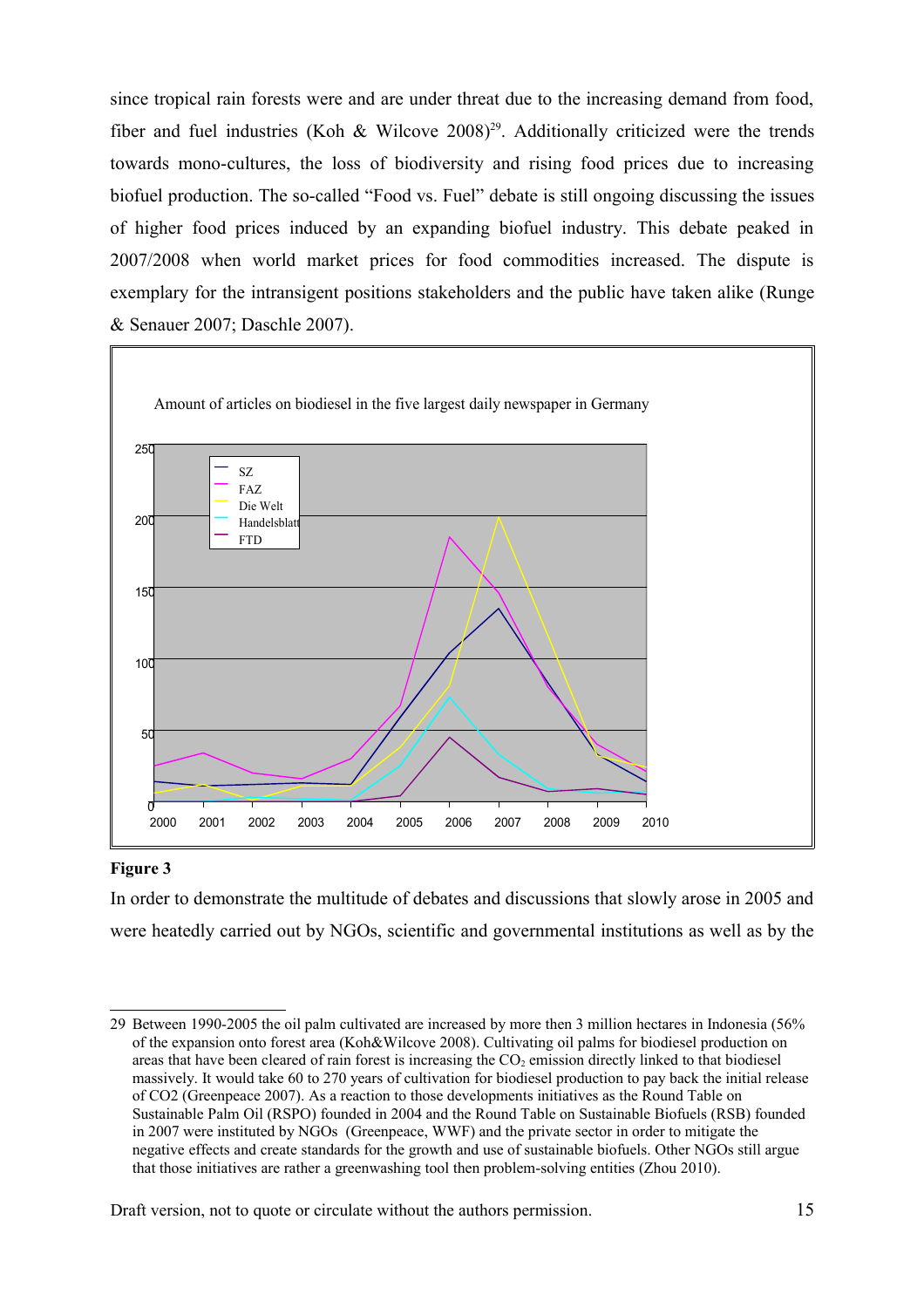public in 2006 and 2007 Figure 3 shows the amount of articles on biodiesel that were published by the five largest nationwide daily newspapers in Germany<sup>[30](#page-15-0)</sup>.

It is evident that those years marked a shift within the perception of the biofuel sector. The studies and reports of NGOs and scientific institutes were adopted and reviewed by the media in Germany. Biofuels became an important issue not only for the aforementioned stakeholder that already did analyses, market surveys and research within the biofuel and bioenergy sector but as well to a larger public. To what extent that upswing in media coverage influenced and urged the government to adapt their policies can only be speculated. The following chapter on discourses within political processes will address this issue more detailed.

# *3 Exertion of Influence – Discourses*

For an analytical reconstruction of policy processes concerning biofuels and an investigation of relevant impact factors it is pertinent to scrutinize the discursive level of such political processes as well. The reasons are as follows:

(1) Environmental, energy and technology policies are usually characterized by conflicts concerning basic concepts like "sustainability", "precaution" or "progress" as parameters of general principles of societal future management (cf., Feindt & Oels 2005, p. 162; Keller 2005, p. 275). Those can no longer be prescribed by a top-down approach but have to be continually renegotiated, i.e., they are objects of continued controversies regarding their importance, their interpretation, and their implementation (cf., Hajer & Versteeg 2005, p. 176; Selbmann 2010, p: 192ff.).

(2) Environmental, energy and technology policies can be further characterized by numerous actors – e.g., experts, representatives of environmental and consumer associations, NGOs, social movements, economy and politics – that claim an own description of a problem or a topic, i.e., the formulation of what they regard as a problem or topic for themselves. Then, they try to enforce their individual interpretation in the debate (Hajer & Versteeg 2005, p.  $177)$ .<sup>[31](#page-15-1)</sup>

<span id="page-15-0"></span><sup>30</sup> The articles were published in: Süddeutsche Zeitung (SZ 448.537 circulation); Frankfurter Allgemeine Zeitung & Frankfurter Allgemeine Zeitung Sonntagszeitung (FAZ - 771.298 circulation); Die Welt & Welt am Sonntag (688.790 circulation); Handelsblatt (145.467 circulation); Financial Time Deutschland (FTD 103.036 circulation). All data according to Informationsgemeinschaft zur Feststellung der Verbreitung von Werbeträgern e.V. (IVW 2010). In 2004 only 54 articles on biodiesel were published in the above mentioned newspapers altogether. In 2005 already 193 articles were published. Peaking with 488 articles in 2006 and 530 articles in 2007.

<span id="page-15-1"></span><sup>31</sup> In this regard, Hajer (1995, p. 44) defines a discourse "as a specific ensemble of ideas, concepts, and categorizations that are produced, reproduced, and transformed in a particular set of practices and through which meaning is given to physical and social realities". Similar to Hajer, Keller (2005, p. 15) refers in his concept of discourse to events, statements, actors and practices, in which knowledge is updated, distributed, attacked, denied and rejected.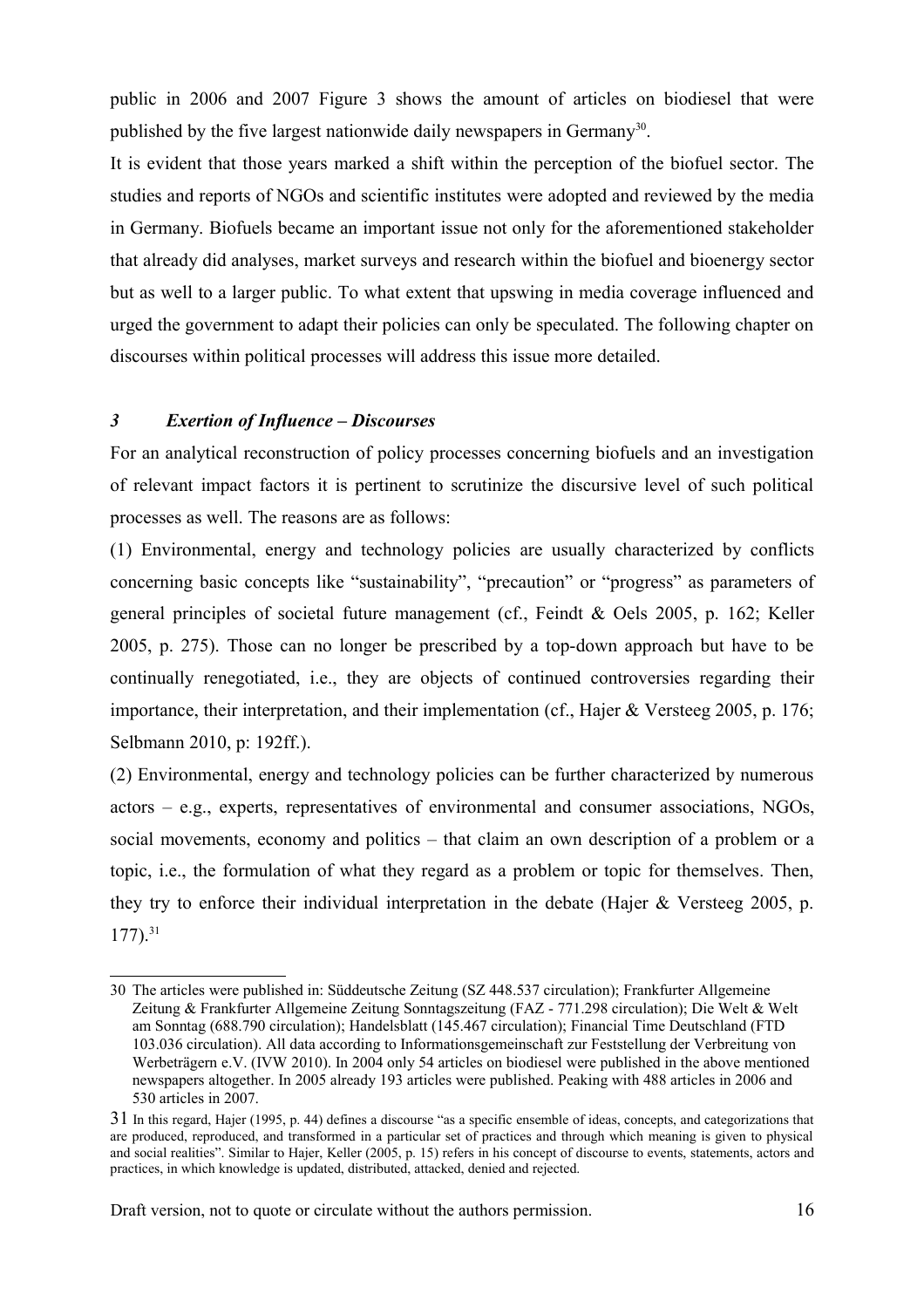Within this struggle of actors for interpretative predominance the role of mass media is of special importance as a discourse directed to the general public can solely become a public discourse if it is conveyed by mass media. Mass media are not only the stage for discourses but also actor (i.a., Gerhards 1992) because they function as a filter and selective booster for public debates due to their special access conditions and attention structures (i.a., Kepplinger 1989; Weiß 1989). In turn, actors – and especially challenging actors like NGOs – adapt to those conditions and structures by using rhetorical strategies to reach maximum presence in the media (see Figure 3). This results in a specific dynamic of public conflict-discourses (cf. Gerhards & Neidhardt 1991; Keller 1997).

(3) The implementation of a policy to regulate the production and use of biofuels is discursively embedded, too, i.e., due to a polarization of actors' positions public discourses conveyed by mass media emerge that establish cross-connections between the different (scientific, economic, political etc.) special discourses. These public discourses address chances and risks of biofuel production and use for society, environment, health and economy.

(4) According to Hajer (1995, pp. 65ff.) and Keller (2005, pp. 249f.), those actors that similarly position themselves in a discursive controversy constitute a so called discourse coalition.<sup>[32](#page-16-0)</sup> They are characterized by a high level of flexibility as well as they feature a substantially minor liability in actors' relationships than networks. Actors that operate as discourse coalitions build up their – although fragile – identity on shared situation and problem definitions. Thereby, the actors can thoroughly pursue different interests.

The positioning of actors of a discourse coalition is subsumed under the term *story line[33](#page-16-1)* that summarizes the common perceptions of a topic or problem and determines its scope, causes, persons responsible as well as implications of action. While story lines reduce the complexity of a problem or topic, respectively, it is easy for other actors to associate. With the help of story lines discourse coalitions then try to impose their specific problem interpretation on other discourse coalitions (ibid., pp. 62f.). New story lines are able to challenge established points of view and practices and can – if generally accepted –induce political change (ibid., pp. 56ff.; id.: 2003, p. 281).

(5) Consequently, discourse coalitions compete with each other in argumentative contentions for hegemony in the discourse. The latter is initially reached under the condition that one

<span id="page-16-0"></span><sup>32</sup> Discourse coalitions form themselves "if previously independent practices are actively being related to one another, if a common discourse is created in which several practices get a meaning in a common political project" (Hajer 1995, p. 65).

<span id="page-16-1"></span><sup>33</sup> Hajer (1995, p. 56) defines story line as "a generative sort of narrative that allows actors to draw upon various discursive categories to give meaning to specific physical or social phenomena".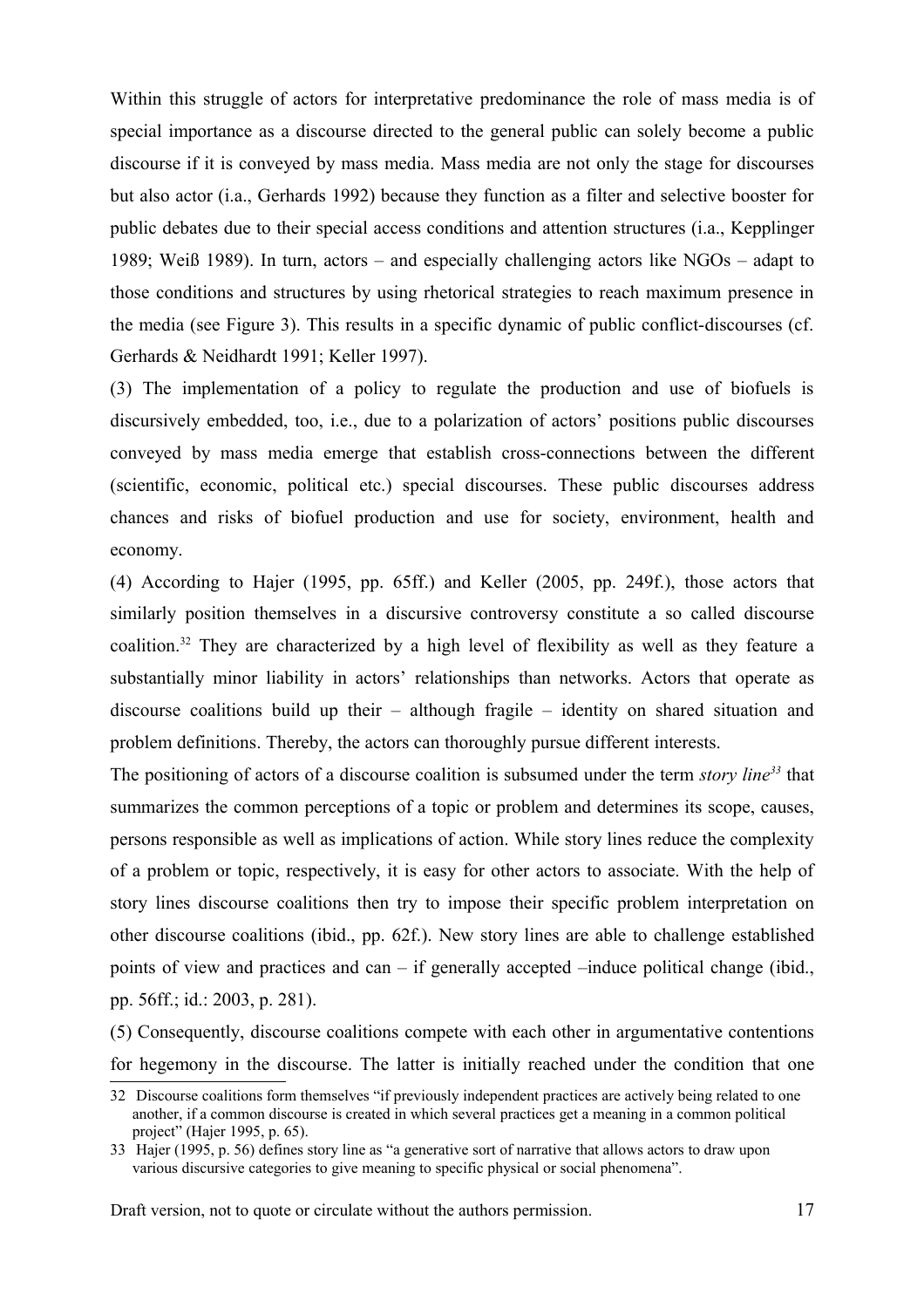discourse coalition succeeds in dominating the discursive space around a problem.<sup>[34](#page-17-0)</sup> In addition, the discourse coalition has to achieve a translation of its story line into definite policies and institutional arrangements.<sup>[35](#page-17-1)</sup> If this second condition is not met, a discourse coalition – despite its dominance in the discursive space – won't be successful in terms of substantially resolving problems (Hajer 1993, p.48). Therefore, such controversies always imply negotiations on policies and institutional frameworks. As a result of discourses, regulations can be revised, laws can be adopted or new institutions can be established (Hajer & Versteeg 2005, p. 182). Accordingly, discourses play a key role in political change processes as they do have a structuring effect on the outcome of political decision-making and implementation processes (Hajer 1995, pp. 85f.).

After this introduction into the role and significance of discourses in general as well as in the context of areas of conflicts in environmental, energy and technology policies in particular, at this point the public-political discourse concerning biofuels since the formation of a biofuel policy in Germany will analytically be traced in brief. Its aim is to reveal discourse dynamics over time by means of the emergence of discourse coalitions and the evaluation of their dominance as well as the characterization of their story lines and their impacts. Such an investigation of changes of constellations of dominant and challenging discourse coalitions in the public-political discourse concerning biofuels shall give further insight into both continuity and change of biofuel policy in Germany and relevant impact factors. What seems to be continuity on the level of political institutions and measures can already be changing on the level of discourses. In the interplay with the already reconstructed course of biofuel policy and the identified changes in the actors' constellation a differentiated description and explanation of the inner functioning of the stagnating, reform-oriented, or changing path of biofuel policy is feasible.

## *The dominant discourse coalitions*

## **I. Discourse Coalition of Energy Securers**

The discourse coalition of energy securers was constituted in the second half of the 1990s. Reflecting the energy crises of the 1970s and in face of rising energy prices the coalition aims to prevent future energy crises by achieving energy independence and, consequently, energy

<span id="page-17-0"></span><sup>34</sup> Such dominance is expressed in a way that "central actors are persuaded by, or forced to accept, the rhetorical power of a new discourse (condition of discourse structuration)" (Hajer 1993, p. 48).

<span id="page-17-1"></span><sup>35</sup> That implicates that , the actual policy process is conducted according to the ideas of a given discourse (condition of discourse institutionalization)" (Hajer 1993, p. 48).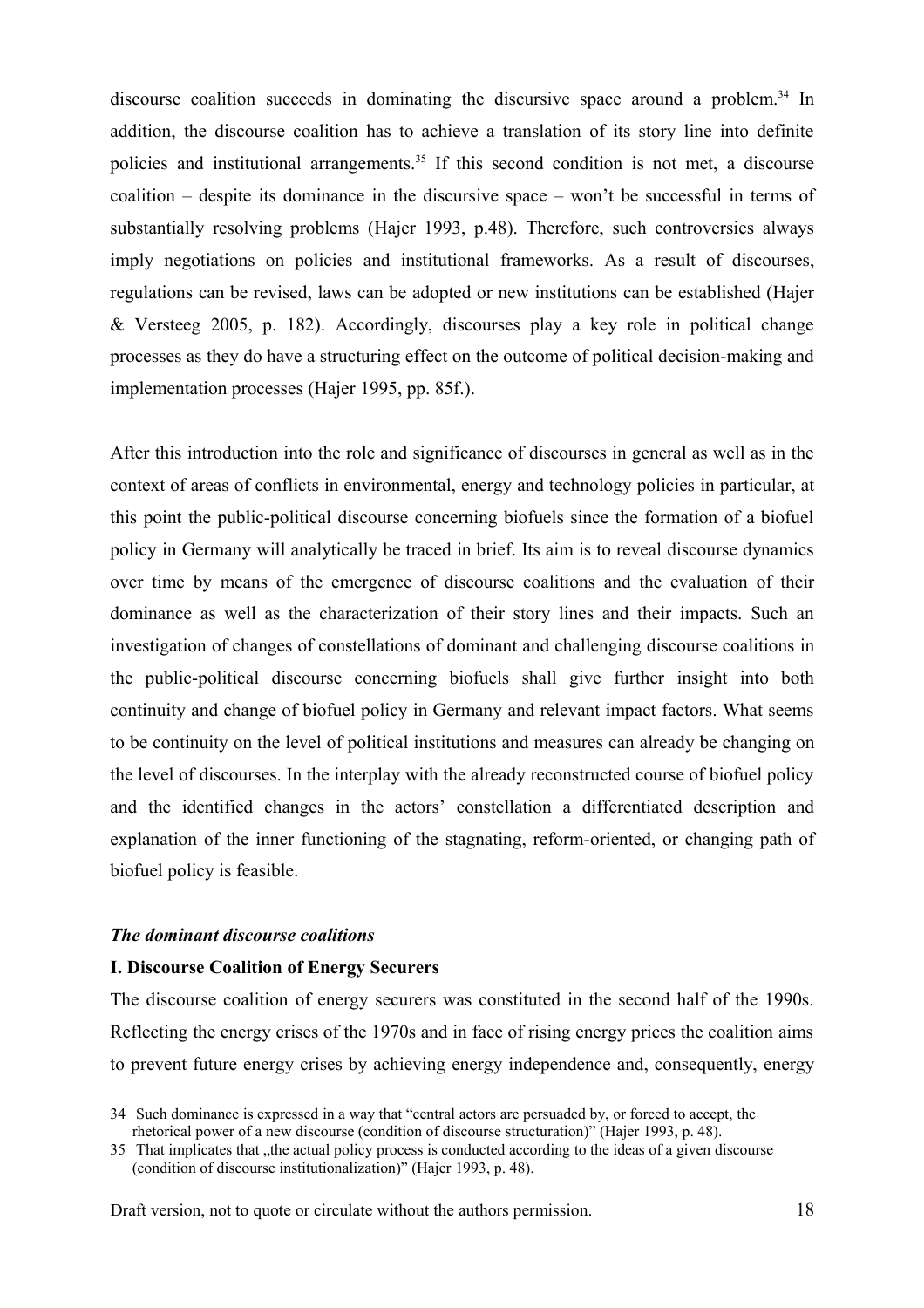security. Biofuels – that have gradually entered the market since the end of the 1990s – received recognition by the energy securers as one possible alternative to fossil energy carriers (e.g., oil, gas or coal). Furthermore, the highest priority should be given to the security of energy supply due to an increased energy demand in emerging countries, geostrategic interests and the fact that oil production is often located in politically instable regions of the world.

Besides energy security this discourse coalition expects positive economic developments by the promotion of biofuel production and use. This could mean economic expansion and thus new employment opportunities what would cause positive effects for the business location Germany. As a result Germany could become a market leader in this field and gain a pioneering role; technological innovations could be exported or strategic partnerships could be agreed upon. Thus, the story line of the discourse coalition of energy securers can be summarized as *"biofuels can help to achieve energy independence and security and at the same time foster economic expansion and trade"*.

Consequently, the discourse coalition calls for political exertion of influence by promoting research, development and investments concerning biofuel technologies in order to faster meet the objectives due to technological progress. Accordingly, it are the Federal Ministry of Economics and Technology (BMWi) and Federal Ministry of Finance (BMF) that have the ability to significantly steer the whole process. The sub-discourse of the discourse coalition of energy securers significantly impacts biofuel policy although its level of dominance also gradually correlates with the oil price.

## **II. Discourse Coalition of Agrarian Promoters**

The discourse coalition of agrarian promoters understands biofuel production as a chance for agriculture. On the one hand, the production of biofuels could generate employment opportunities; on the other hand, it could stimulate agricultural subsidies for farmers, a significant growth in the agrarian sector, structural transformation and a revitalization process ("rape seed revolution"). Beyond those considerations multinational enterprises see substantial business potential within the sectors of agricultural chemistry and green biotechnology (WBGU 2008, pp. 24f.).

As the objective of independence from oil and gas is also named in the context of agricultural policy, there is partial congruency between the story line of the discourse coalition of agrarian promoters and the story line of energy savers. This understanding strengthens both subdiscourses in terms of perception and assertiveness.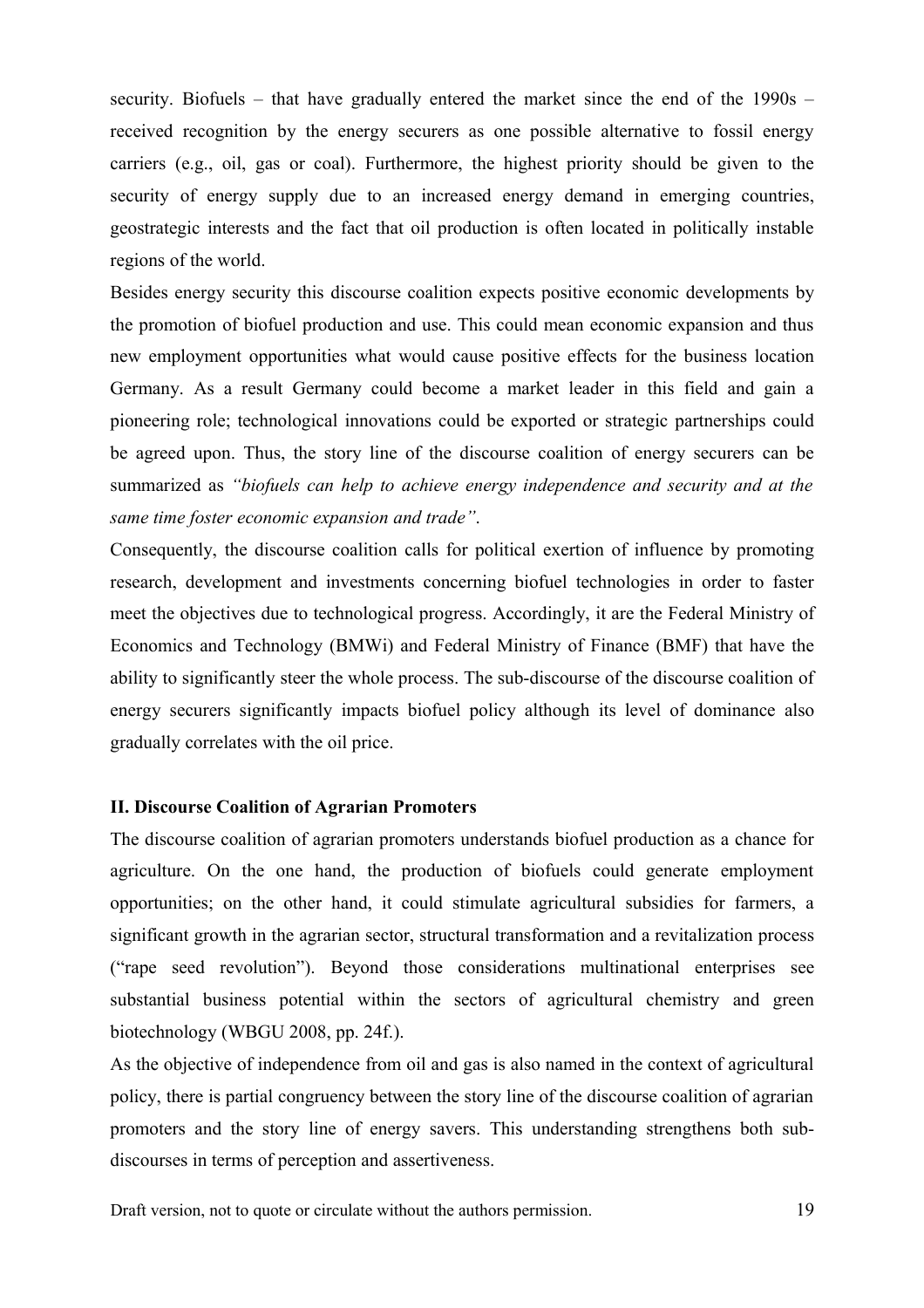The claims for political support of investment as well as research and development concerning biofuels are crucial to this discourse coalition. Especially since the former privileges have been restricted by the EU in 1992, the call for new rural developmental opportunities and markets (e.g., biofuel production) became more vociferous. The story line of the discourse coalition of agrarian promoters thus states that *"biofuels stimulate a revitalization process in agriculture and positively affect the entire economy"*.

In face of a gradual introduction of biofuels to the market agricultural and farming associations were established to take up the interests and concerns of farmers and producers of biofuels, e.g., the German Plant Breeders' Association (BDP). Also already existing associations like the German Farmers' Association (DBV) started to focus on issues concerning biofuel production and use. But above all the Federal Ministry of Food, Agriculture and Consumer Protection (BMELV) appears as a dominant actor of this discourse coalition as well as the associated Agency for Renewable Resources (FNR). The BMF plays an important role, too, as it approves or withdraws tax incentives.

The discourse coalition of agrarian promoters primarily became visible with the change of government in 1998; the governing coalition of the SPD (Social Democratic Party of Germany) and Alliance '90/The Greens started to support the implementation of a biofuel policy. Until 2006 the sub-discourse of the agrarian promoters gained more and more dominance, but with the adoption of the Energy Tax Law (EnergieStG) in 2006 and the Biofuel Quota Law (BioKraftQuG) in 2007 during the government of the SPD and the Christian Democratic Union of Germany (CDU)/Christian Social Union of Bavaria (CSU) as well as the appearance of critical sub-discourses that focused on negative ecological, social and economic impacts of biofuel production, the discourse coalition lost at least partially of its dominance. Nevertheless, due to the fact that the German biofuel production has not been criticized as much as biofuel production in developing and emerging countries since 2006 concerning social standards etc. the agrarian promoters were able to almost stabilize its discursive hegemony in 2009 and their story line remained unchanged.

# **III. Discourse Coalition of Ecological Modernizers**

With the accession to office of the government of SPD and Alliance '90/The Greens in 1998 – which soon gave high priority to climate and energy policy –, the discourse coalition of ecological modernizers formed up and appeared in the public biofuel discourse. It consisted, inter alia, of representatives of the Federal Ministry of Environment, Nature Conservation and Nuclear Safety (BMU), the Alliance '90/The Greens, the SPD, science and the "green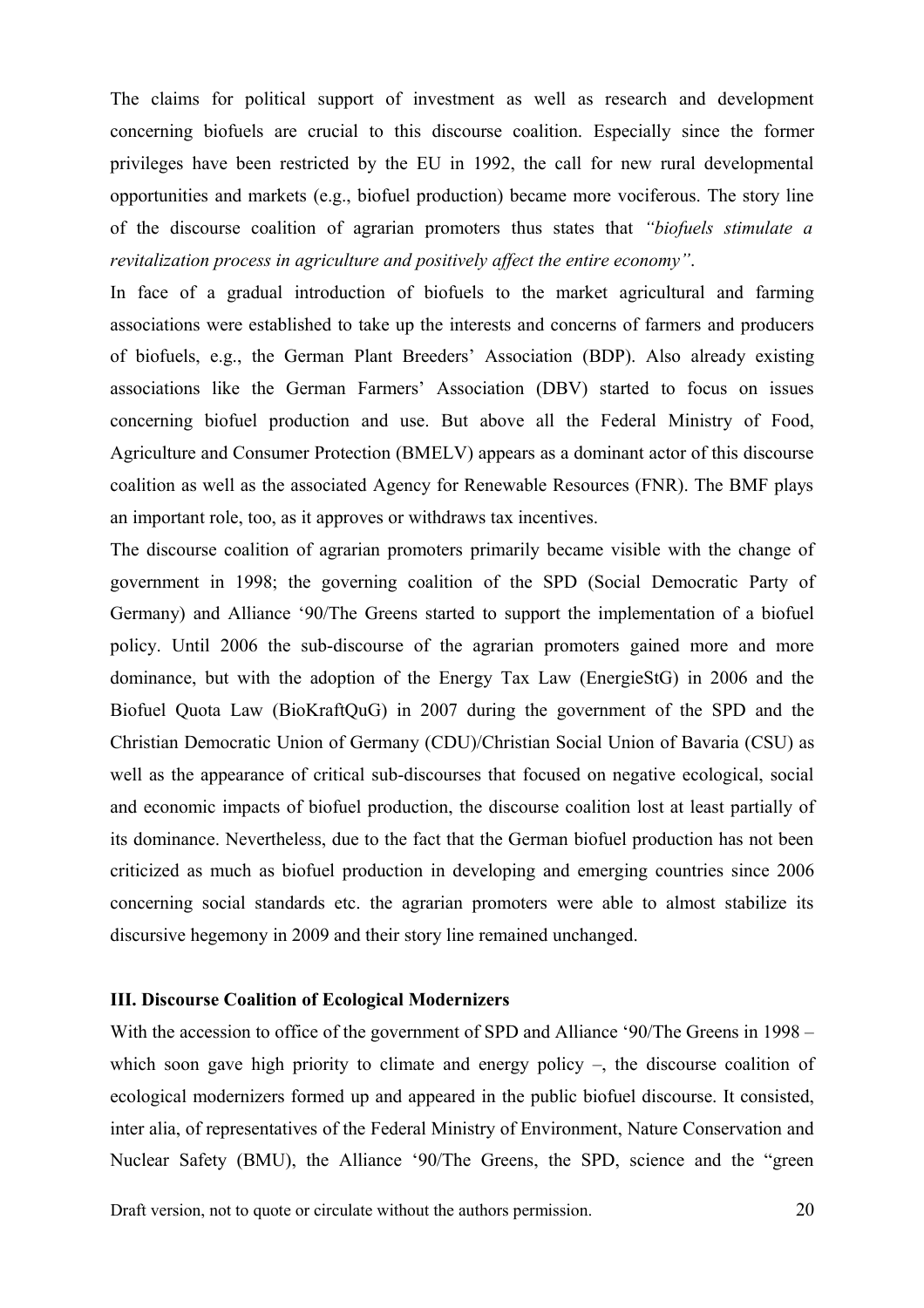business" sector. Also the Federal Ministry of Education and Research (BMBF) and the Federal Ministry of Transport, Building and Urban Development (BMVBS) are part of this discourse coalition as they steer future developments by research or investments and regulations, respectively. Under the government of the CDU/CSU and the SPD, that took power in 2005, this discourse coalition even gained more dominance as the Stern Report, that was published in 2006, exposed the economic benefits of a preventive climate protection policy. Shortly after, the Fourth Assessment Report of the Intergovernmental Panel on Climate Change (IPCC) was released and predicted a rise of the globally averaged temperature between 1,1  $\degree$ C and 6,4  $\degree$ C by the end of the 21<sup>st</sup> century what will lead to dramatic long-term consequences for the environment due to greenhouse gas emissions (IPCC 2007). Even though the discourse coalition lost dominance in the course of the economic crisis in 2009/2010 and the failure of the Copenhagen Summit in December 2009, its problem interpretation still is of high relevance for the national climate and energy policies.

The story line of the discourse coalition states that *"biofuels contribute to climate and resource protection in the context of an ecological industrial policy"*. As fossil energy carriers harmful to the climate are gradually substituted by climate-friendly bioenergy, especially carbon dioxide emissions could notably be reduced and therefore climate protection targets of the EU and the German government could be met. Thus, Germany could continue to consolidate its pioneering role with regard to an ambitious and effective climate policy in international comparison. Furthermore, it becomes viable to spare finite resources like fossil oil and natural gas via a long-term conversion of energy systems towards a low carbon economy, inter alia, by means of bioenergy.

Further impacts on the environment and social aspects are no objects of this sub-discourse what illustrates its orientation on the so called concept of "ecological modernization" nationally. A "globally sustainable development" is only the main objective of this discourse coalition in the international climate discourse. As it advocates there for justice especially for developing and emerging countries with regard to emission reduction targets and damages as a result of the global climate change, primarily caused by western industrialized countries, it tries to reconcile ecological as well as economic and social matters.

On the national level this discourse coalition, however, stands in the public-political discourse for  $a$  – in opposite to the scientific discourse – simplified concept of ecological modernization. According to this, the objective of government's climate and energy policy – and thus also of biofuel policy – should be an environmentally compatible, in the best case, environmentally friendly production and consumption structure that avoids short- and mid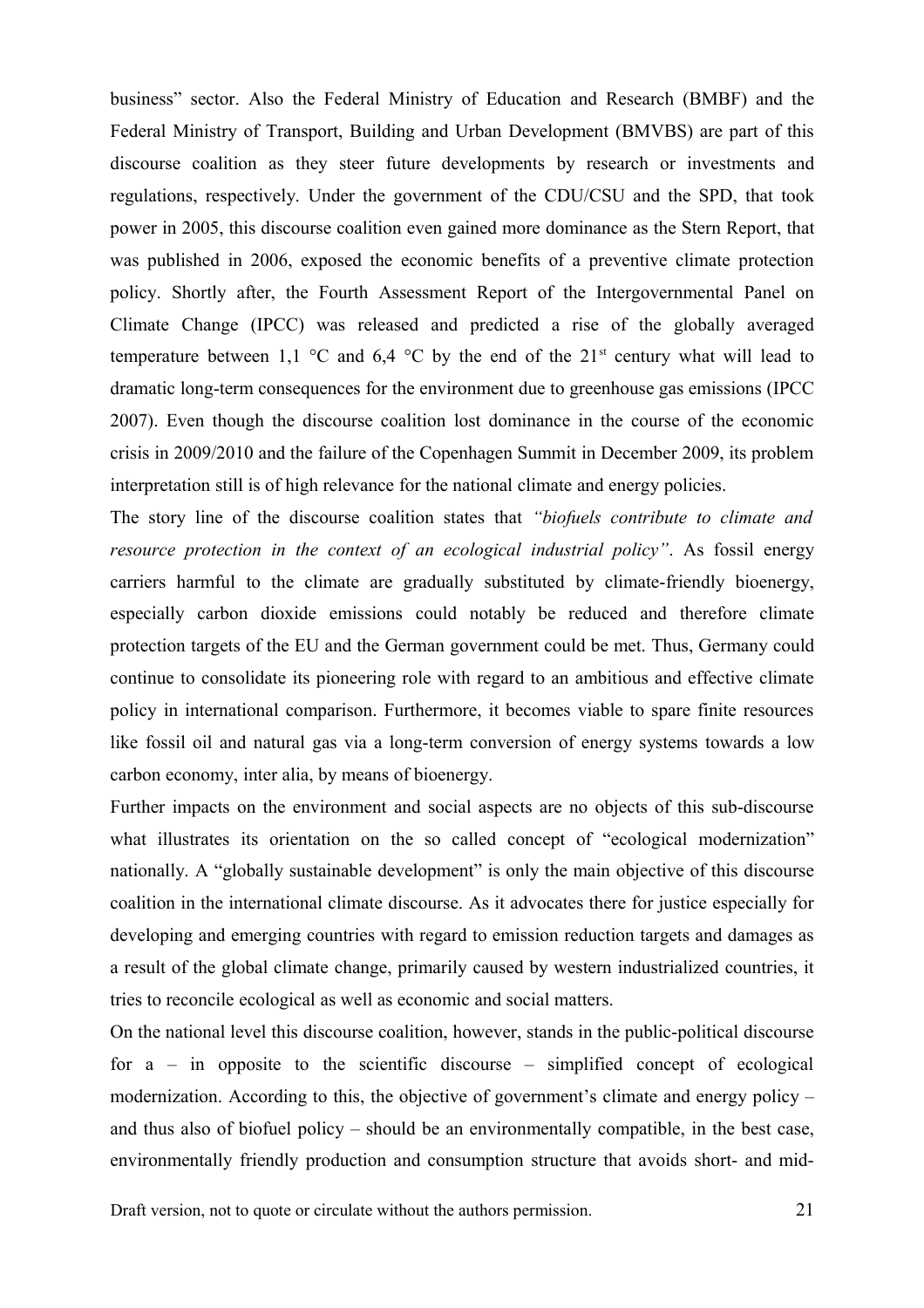term welfare losses by environmental damages and secures long-term welfare profits. By means of encouragement of both ecologically advantageous as well as economically profitable innovation processes and the growing importance of "green lead markets", environmental protection – understood as climate and resource protection – and economic growth should be equally achieved (cf. Weidner 2008, pp. 13f.). Therefore, preventive climate and energy policy is in particular interpreted as an ecological industrial policy that should have a macroeconomically modernizing effect.

Concerning biofuel policies this discourse coalition stood for the implementation of the biofuels directive (2003/30/EG) of the EU. The uncritical increase of the biofuel proportion in petrol by appropriate political measures and promotion of green technology was only suspended in April 2008 due to massive criticism concerning the significant ecological, economic and social implications of the production and use of first generation biofuels.

## **IV. Discourse coalition of promoters of developing and emerging countries**

The discourse coalition of promoters of developing and emerging countries was established at the beginning of the  $21<sup>st</sup>$  century. It states that the expansion of biofuel production could induce positive economic processes in developing and emerging countries as well as generate benefits for their overall development. Additionally, it could reduce the dependence on energy imports and lower relating costs. Especially ambitious emerging countries, e.g., Brazil, India and China could meet their stated objective to become independent from imports of fossil fuels in the energy sector.

Beside these energy-political and economic objectives there are agricultural and development policy issues, too. The discourse coalition argues that biofuel production could induce positive socioeconomic developments in predominantly agrarian-oriented developing and emerging countries especially with regard to employment opportunities. Due to the export orientation of the biofuel sector it diagnoses an enormous growth potential and expects significant development successes in the sense of a catch-up development. Examples for this constellation represent African developing countries that foster small-scale biofuel production to induce rural and regional development. In consequence of good natural conditions for biofuel production, appropriate regional climate, the availability of potential agrarian land as well as low labor costs the discourse coalition supposes arising comparative advantages on the world market, global marketing opportunities as well as strategic trade partnerships with demanding industrialized countries (WBGU 2008, p. 25).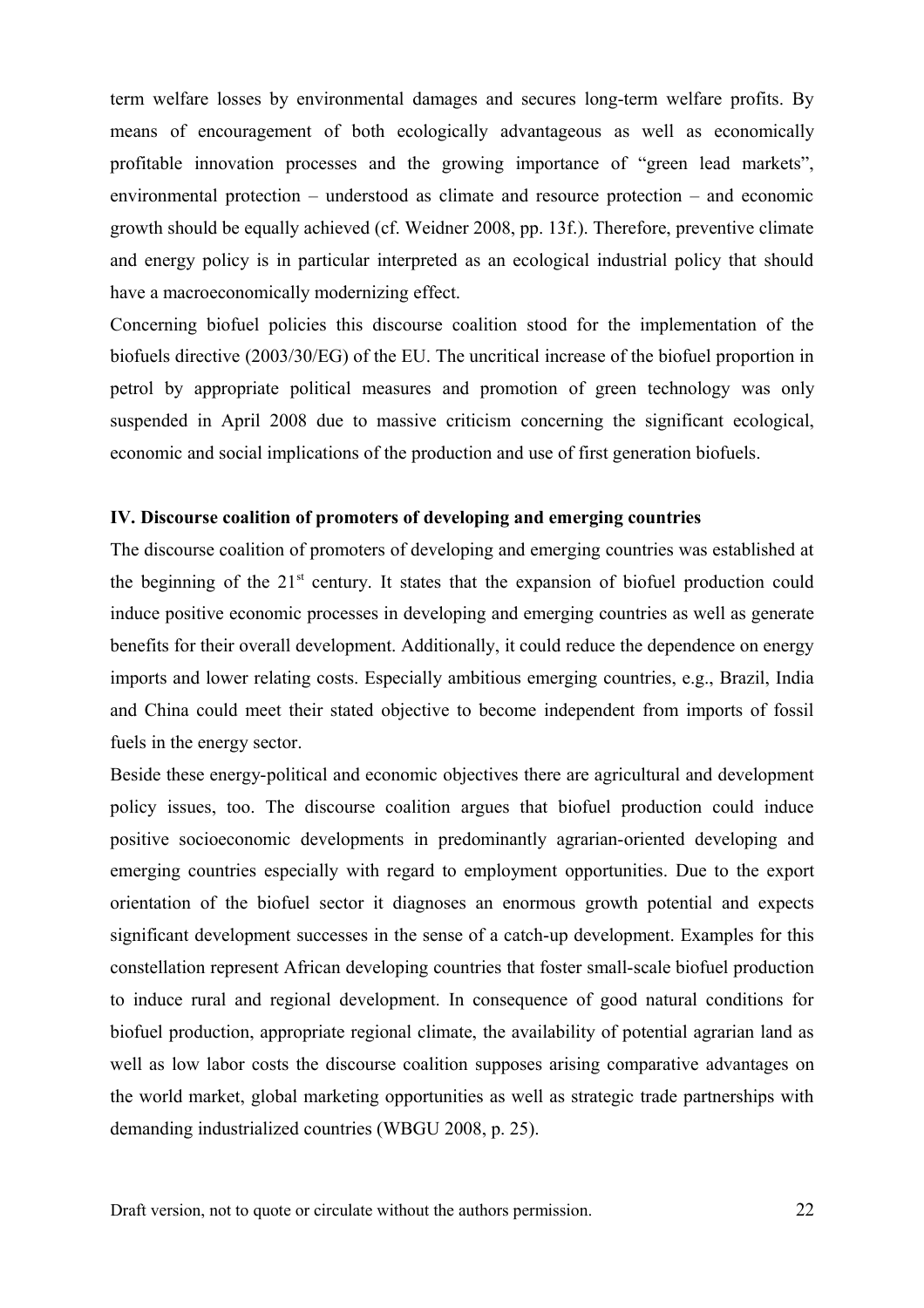Accordingly, the story line of this discourse coalition expresses that the *"expansion of biofuel production could induce energy security and positive socioeconomic processes in developing and emerging countries".* Development policy organizations in Germany, e.g., the German Association for Technological Cooperation GmbH (GTZ) as well as the Federal Ministry for Economic Cooperation and Development (BMZ), shape the discourse of this discourse coalition. Not solely securing the access to energy is understood as an essential feature for development but also meeting the Millennium Development Goals until the year 2015. This discourse coalition initially rarely referred to negative effects of biofuel production, e.g., for farmers, the local population or the environment in developing and emerging countries but is, especially since 2006, becoming more and more critical.

The depictions clarify that the topic of biofuels encompasses many different policy fields. Energy, agricultural, environmental, technology and development policy represent policy fields where the political regulation of biofuels is of relevance with regard to the solution of their specific problems. The four presented discourse coalitions dominated their policy fields until 2005/2006 insofar as no other discourse coalition and thus no competing interpretation of the topic existed. Consequently, their sub-discourse in the respective policy field was translated into specific political measures. The partly overlapping story lines of the four discourse coalitions were all positively disposed towards the production and use of biofuels. Hereafter, biofuel policy in general was characterized by a positive public-political perception of biofuels. It also became clear that in the second half of the 1990s especially economic, geostrategic and agricultural-political concerns as well as questions regarding energy security shaped the biofuel policy discourse. Concerns regarding the protection of climate and of finite resources as well as development policy aspects became an issue against the background of the support of an ecological industrial policy at the end of the 1990s or at the beginning of the 2000s, respectively.

#### *The challenging discourse coalitions*

From the year 2005 on discourse coalitions began to form that were critical of an expansion of production and use of biofuels. Point of departure was the publication of studies from institutions close to politics that refer to (potentially) negative, primarily ecologic and economic but also social implications of first generation biofuels. Moreover, these discourse coalitions addressed aspects in relation to biofuels that were ignored by the already existing discourse coalitions. The three discourse coalitions that will briefly be introduced below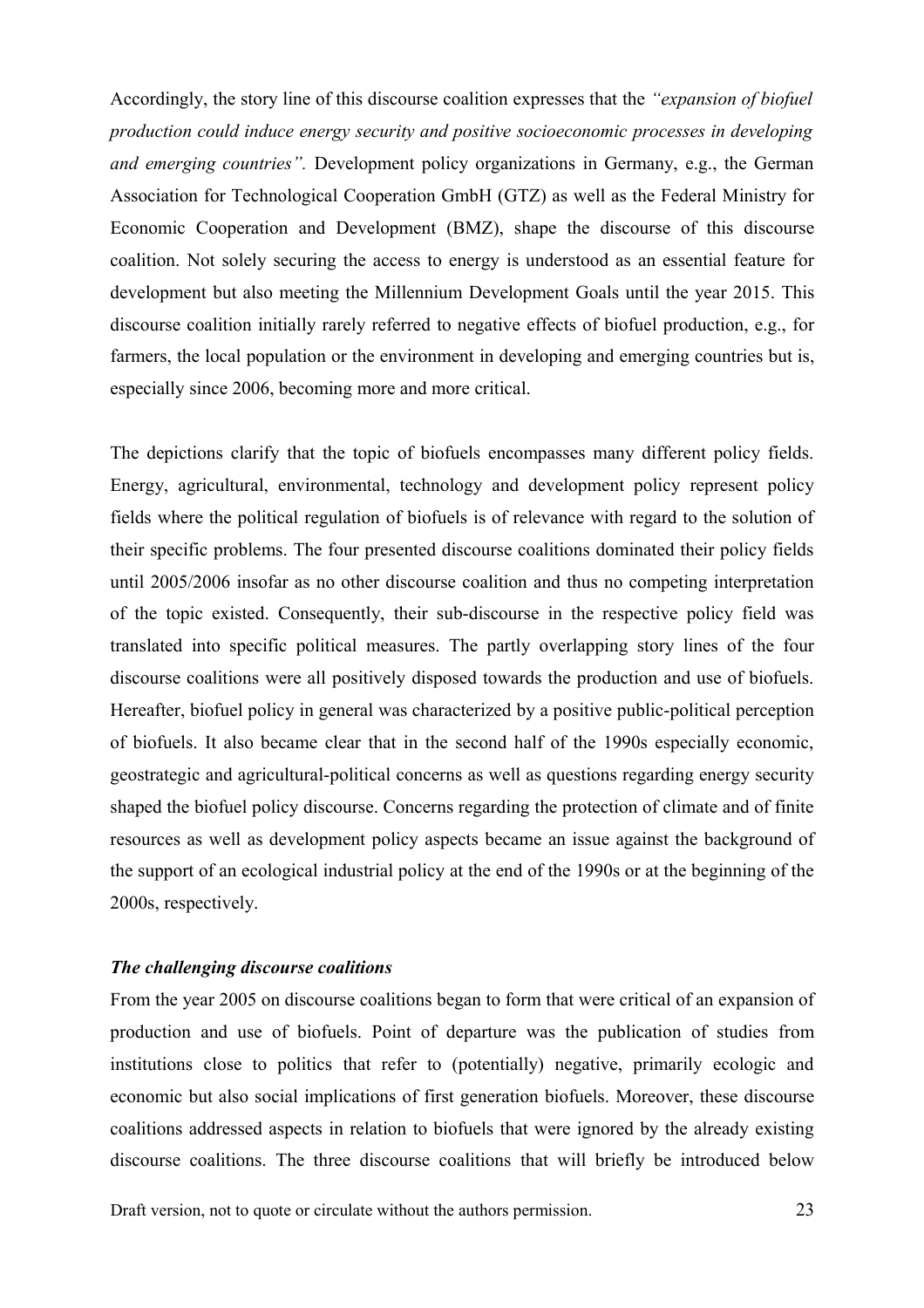competed with the established ones and challenged them with their new interpretations. For all new created discourse coalitions it is characteristic that they  $-$  to a large extent  $-$  were constituted by representatives of non-governmental organizations, corresponding associations, and social movements. In order to make their problem interpretation heard and to evoke social response they used discursive strategies as problematization, dramatization and scandalization of specific aspects of the biofuel topic to achieve a mass medial distribution of their respective sub-discourse.

#### **V. Discourse coalition of (radical) justice demanders**

The discourse coalition of justice demanders represents a sub-discourse that radically challenges the pro-biofuel sub-discourses. It especially pillories the problems resulting from the production and use of biofuels and thus states that biofuels cannot be socioeconomically sustainable. As the story line of the justice demanders summarizes that *"biofuels are catalysts of social inequity"* they refer to biofuels as agrofuels. For that reason representatives of this discourse coalition claim for a strong regulation of biofuel production, for a moratorium concerning the latter or even for an end of political support of biofuels.

According to this discourse coalition, dangers and negative impacts of biofuel production mostly occur in developing and emerging countries, which, e.g., are: rising food prices and threats to food security, living and working conditions, destruction of structures of agricultural smallholdings, disregard for land use rights, displacement, wage dumping, social riots or risks to health. The justice demanders understand small farmers in developing and emerging countries as the victims of biofuel production while international major corporations are its profiteers.

The discourse coalition was most notably constituted by representatives of movements and organizations critical to globalization, e.g., Attac. It was established in the course of the worldwide rise of food prices and the following food crisis in 2007/2008. The (radical) justice demanders ascertained a competition between the production of food and biofuels in developing and emerging countries as many farmers would concentrate on the profitable business of biofuels instead of agrarian food production. In this context, the so called "tank vs. table"-discourse emerged that was dominated by this discourse coalition. Part of the discourse was the old antagonism between the rich north and the poor south and the expressed fear of an increase of dependencies to the disadvantage of the south.

#### **VI. Discourse coalition of environmentalists**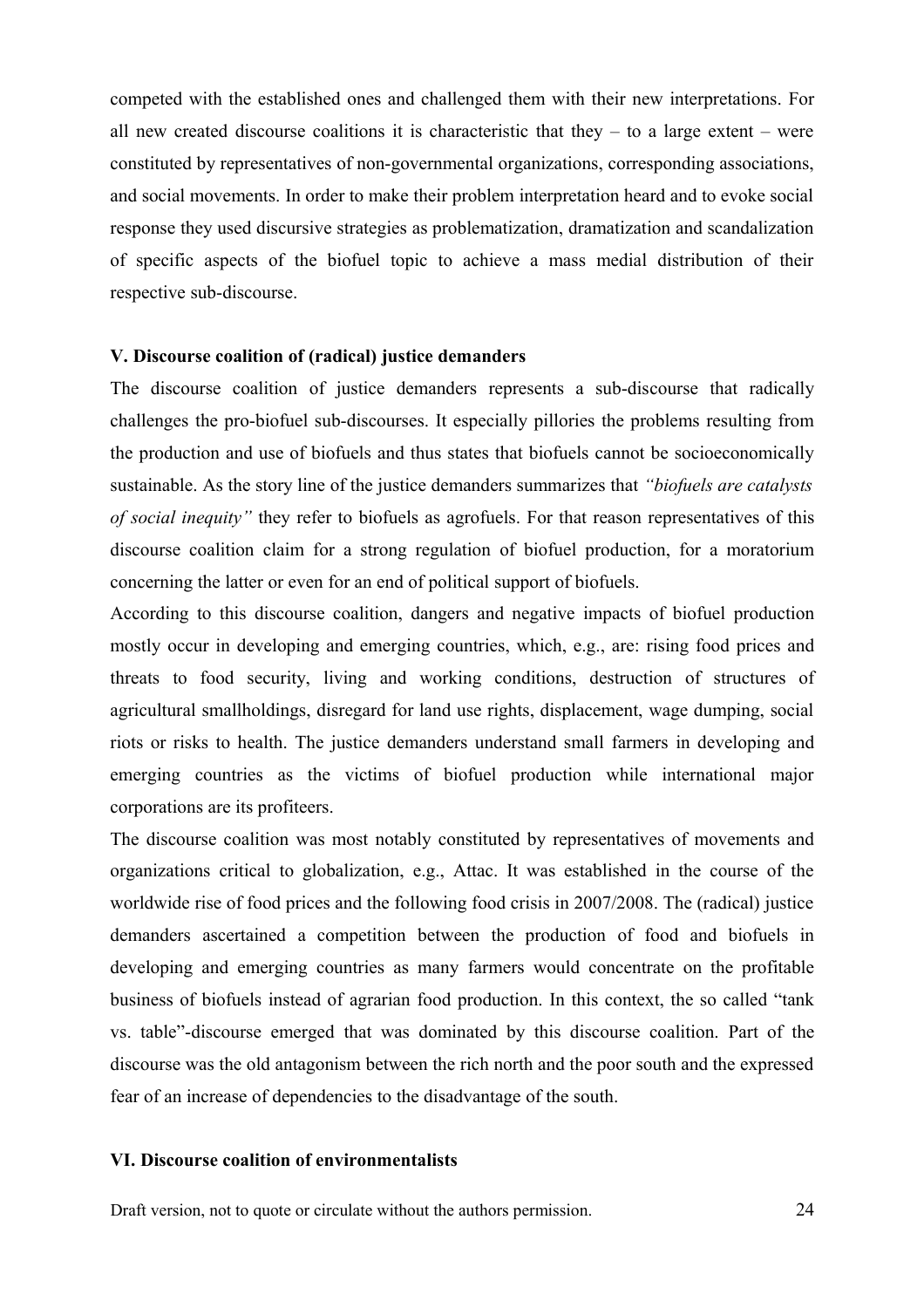In its assessment of biofuels the discourse coalition of environmentalists goes beyond the common arguments of the climate protection sub-discourse. It rather represents a contradictive sub-discourse to that of those actors that (over)emphasize the positive environmental effects of biofuel production. The story line of the environmentalists' discourse coalition claims that *"biofuels have to be ecologically sustainable."* This expectation is not just limited to a positive climate balance but aimed at all environmental aspects, e.g., the (agro)biological diversity or natural resources.

The discourse coalition was established in the middle of the current decade (ca. 2006, peak: 2008) after the publication of studies and surveys that analyzed the ecological implications of first generation biofuels and thereby observed negative impacts to the environment as well as negative climate and energy balances. According to the environmentalists, the production of biofuels is ecologically more problematic than the production of fossil energy carriers as it is harmful to the climate and moreover evokes negative ecological side effects as it, e.g., fosters deforestation, the cultivation of monocultures as well as the intensification and industrialization of agriculture. This leads to an increase of overexploitation of resources and flood risk, a destruction of grassland, a deformation of landscape and competition for land use. These problems and side effects are especially identified and highlighted in developing and emerging countries.

The position of environmentalists includes the claim for mid- and long-term solutions and concepts that ensure ecological sustainability and in this way rejects short-term solutions, e.g., the uncritical political support of biofuels based on insufficient knowledge about possible ecological consequences in the long run. Actors that constitute this discourse coalition are environmental protection organizations and NGOs, e.g., Friends of the Earth Germany (BUND) and Greenpeace. Furthermore, the BMELV, the BMU and subordinated authorities like the Federal Environment Agency (UBA) support the development and implementation of standards for an ecologically sustainable biofuel production (see sustainability standards in the Biofuel Sustainability Ordinance, BioKraft-NachV 2009). Generally, these actors of the discourse coalition call for instruments and certification systems that ensure an ecologically sustainable biofuel production like, e.g., the "Ökosiegel" for the management of plantations. The objectives are a technological optimization, investments in research concerning "green" biofuels (second generation biofuels) and a compliance to sustainability standards.

While this part of the environmentalists is signified by a moderate approach concerning solutions for ecological problems resulting from biofuel production the other part of this discourse coalition is more radical. Organizations like "Save the Rain Forest e.V." ascribe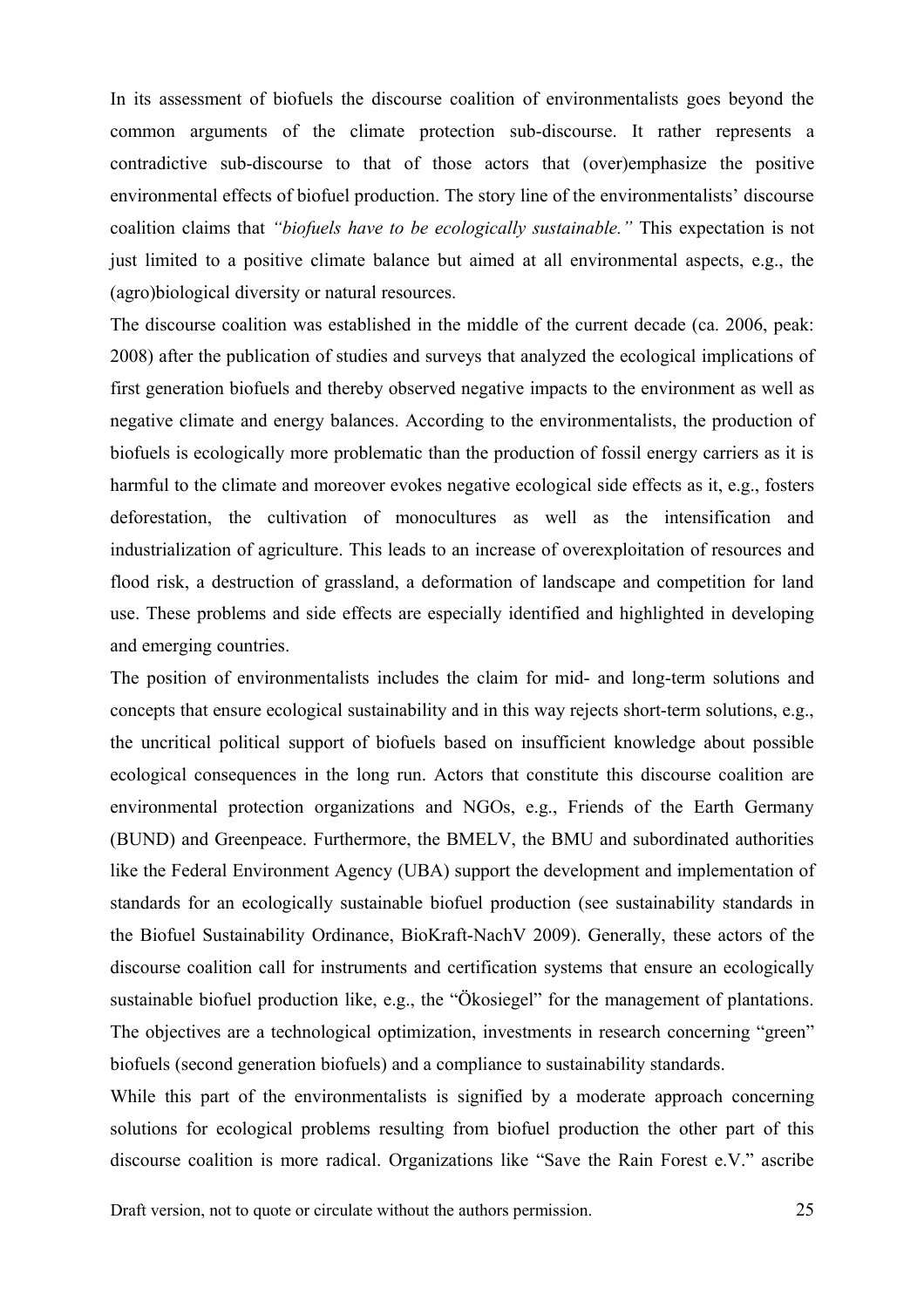problems such as the destruction of rain forests and the endangerment of endemic species to the expansion of the biofuel production. For this reason they generally reject the latter.

## **VII. Discourse coalition of sustainability promoters**

The discourse coalition of sustainability promoters partially coincides with the discourse coalitions of environmentalists, of (radical) justice demanders, and of ecological modernizers. It generally supports biofuel production and use and therefore represents a more moderate position. Within that coalition, actors of different social sectors, e.g., industry, agriculture, politics, science, and NGOs can be found. Its story line states that *"biofuels are an alternative to fossil energy if their production and use is economically, ecologically and socially sustainable"*. Justice and sustainability are understood as interlinked and deeply embedded in the global context.

The discourse coalition of sustainability promoters was established at the same time as the radical justice demanders in the course of the "tank vs. table" discourse in 2007/2008 by representatives of research institutes and advisory boards, e.g., the German Advisory Council on Global Change (WBGU), the Roundtable on Sustainable Biofuels and several NGOs. It understands certification schemes for biofuels as potential instruments to secure both a globally and locally sustainable production and use of biofuels. As all actors relevant for biofuel production and use, e.g., those along the value chain of biofuels should equally participate in the process of development and implementation of certification schemes for biofuels, a multi-stakeholder approach should be applied. Additionally, the discourse coalition understands further research on all potential impacts of biofuel production and use as a crucial base for future political decision-making concerning its expansion.

The discourse coalition of sustainability promoters currently dominates not only the public discourse but also political regulation as strong efforts are made, e.g., to establish different certification schemes on national and EU-level like the ISCC System and REDcert. The critical voices of the other challenging discourse coalitions weren't able to prevail against the persuasive story line of the sustainability promoters and a strong discourse coalition where different actors of several sectors are united.

Table 1 summarizes the different coalitions, their story lines as well as central elements and features of their sub-discourse.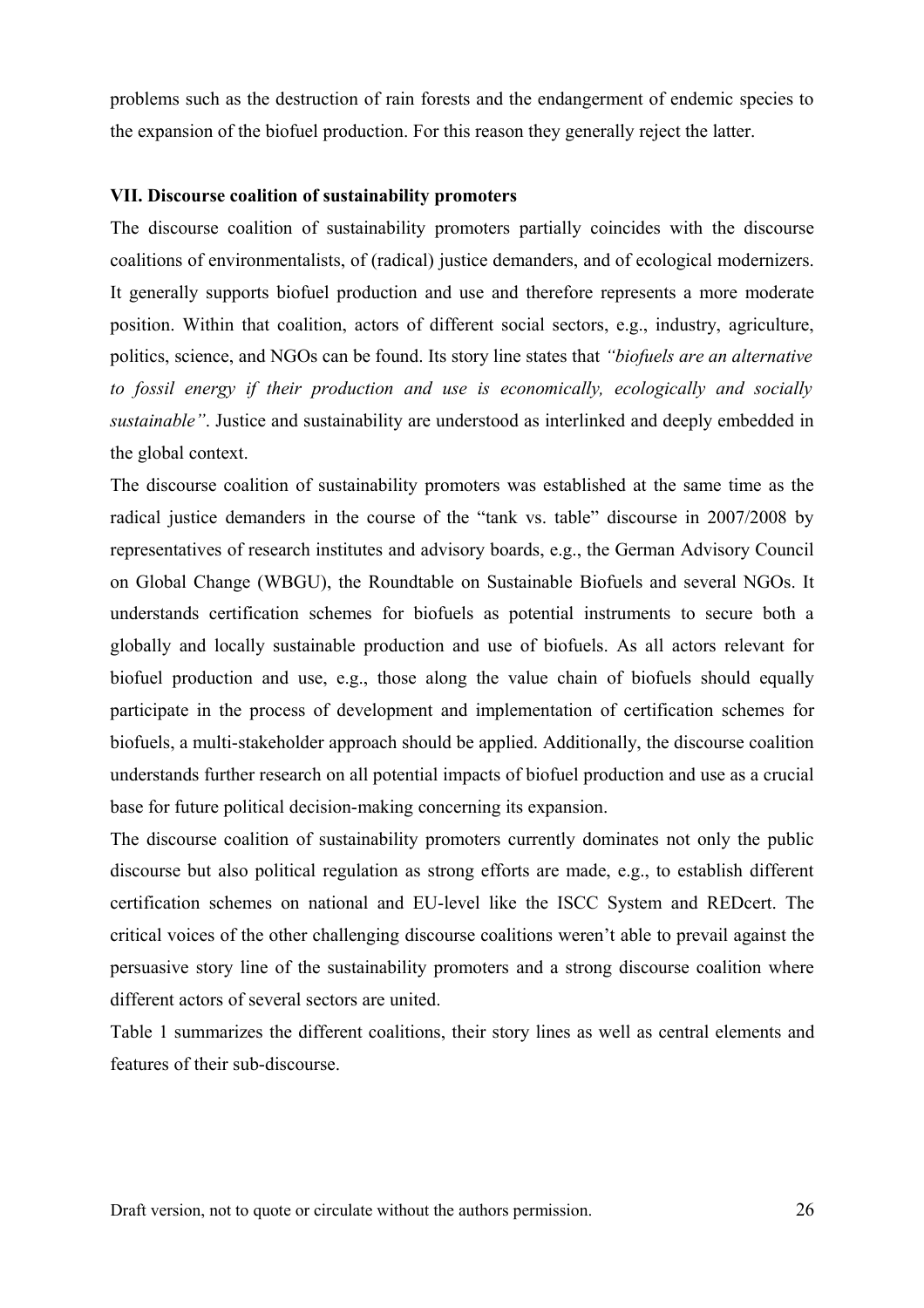| <b>Discourse</b><br>coalition                    | <b>Establishment</b>                                            | story line                                                                                                                                        | problem<br>positioning | biofuels                                                                                                                                                     | risks | claims                                                                                                                                                                                         | actors                                                                                           | positioning by<br>other actors                                                                                                                                                                                     |
|--------------------------------------------------|-----------------------------------------------------------------|---------------------------------------------------------------------------------------------------------------------------------------------------|------------------------|--------------------------------------------------------------------------------------------------------------------------------------------------------------|-------|------------------------------------------------------------------------------------------------------------------------------------------------------------------------------------------------|--------------------------------------------------------------------------------------------------|--------------------------------------------------------------------------------------------------------------------------------------------------------------------------------------------------------------------|
| energy<br>securers                               | second half of<br>the 1990s<br>(peak: $2005/6$ )                | biofuels can help to<br>achieve energy<br>independence and<br>security & at the same<br>time foster economic<br>expansion                         | pro biofuels           | are an<br>alternative to<br>fossil energy<br>carriers                                                                                                        |       | political exertion of<br>influence by<br>investments, research<br>& development                                                                                                                | BMWi, BMF                                                                                        | solely<br>consideration of<br>economic aspects                                                                                                                                                                     |
| agrarian<br>promoters                            | end of the<br>1990s<br>(esp. since<br>1998; peak:<br>2005/2006) | biofuels stimulate a<br>revitalization process in<br>agriculture & positively<br>affect the entire<br>economy                                     | pro                    | a chance for<br>agriculture;<br>generate<br>employment<br>opportunities<br>and rural<br>development                                                          |       | political support of<br>investment in biofuel<br>production                                                                                                                                    | agricultural and<br>farming<br>associations<br>(e.g., DBV,<br>BDP),<br>BMELV, BMF,<br><b>FNR</b> | another way to<br>justify further<br>subsidies                                                                                                                                                                     |
| ecological<br>modernizer<br>S                    | 1998<br>(peak:<br>2006/2007)                                    | biofuels contribute to<br>climate and resource<br>protection in the<br>context of an ecological<br>industrial policy                              | pro                    | contribute to<br>climate<br>protection $&$<br>reduction of<br>greenhouse<br>gas emissions;<br>indirectly<br>catalyze<br>macroeconomi<br>cal<br>modernization |       | expansion of biofuel<br>production by<br>promotion of green<br>technologies;<br>conversion of energy<br>systems towards a<br>low carbon economy;<br>fair climate policy on<br>the global level | BMU, BMBF,<br>BMVBS,<br>Alliance<br>90/The<br>Greens, SPD,<br>"green<br>business"sector          | companies are<br>interested in a<br>green image $\&$<br>disregard social<br>& ecological<br>implications of<br>production & use<br>of biofuels;<br>profit-<br>maximizing<br>interests instead<br>of sustainability |
| promoters<br>of dev. $\&$<br>emerg.<br>countries | early 2000s<br>(peak: 2005)                                     | expansion of biofuel<br>production could induce<br>energy security &<br>positive socioeconomic<br>processes in developing<br>& emerging countries | pro                    | catch-up<br>development;<br>see: energy<br>securers &<br>agrarian<br>promoters                                                                               |       | expansion of biofuel<br>production; strategic<br>partnerships with<br>industrialized<br>countries                                                                                              | BMZ, GTZ                                                                                         | biofuel<br>production in<br>dev. and emerg.<br>countries is<br>highly<br>questionable due<br>to serious<br>ecological $&$<br>socioeconomic<br>problems, e.g.,<br>rising food prices                                |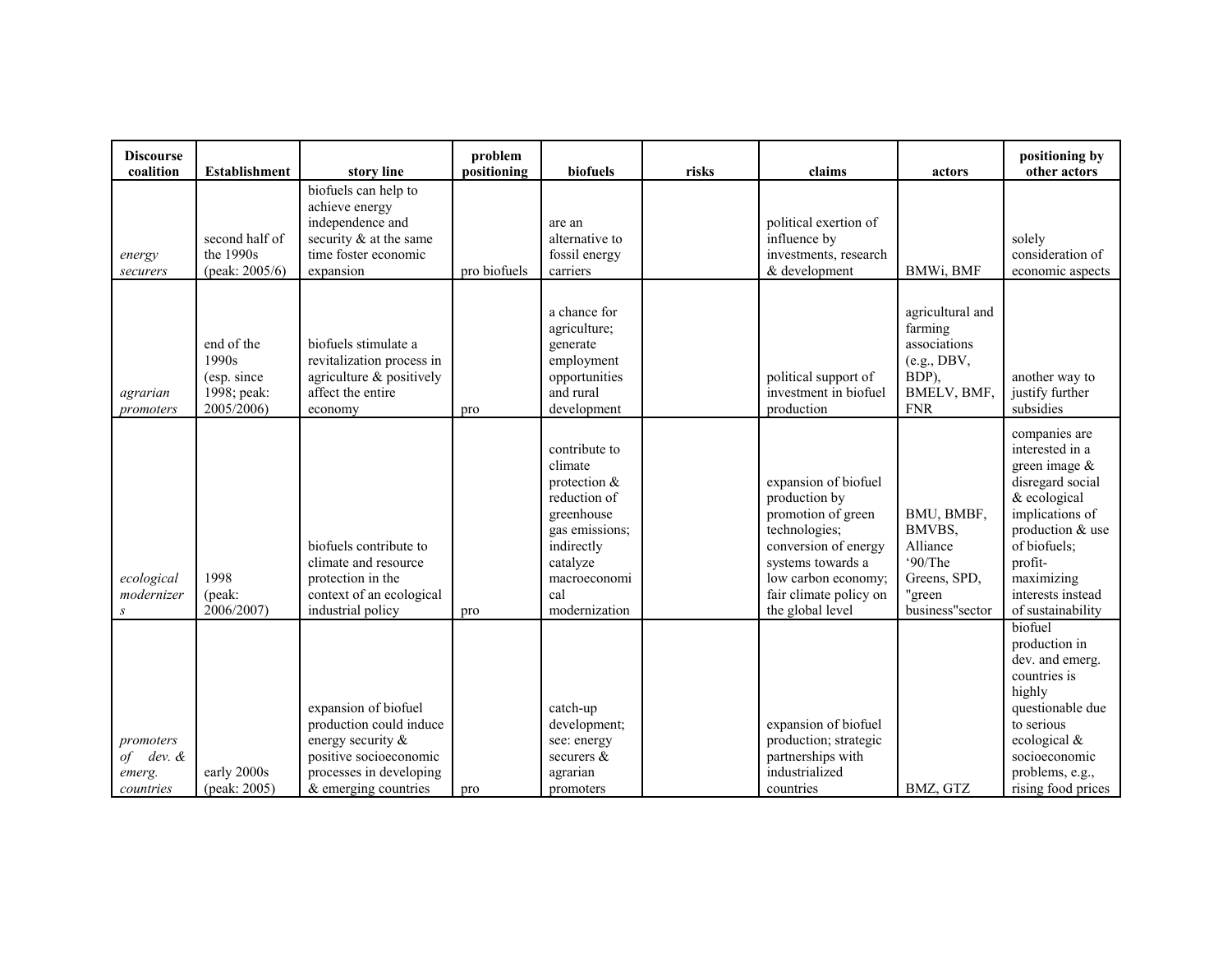| (radical)<br>justice<br>demanders | 2007<br>(peak: 2008) | biofuels are catalysts of<br>social inequity; "tank<br>vs. table"                                                                                 | anti biofuels | are "agrofuels"<br>as they cause<br>socioeconomic<br>problems $\&$<br>reinforce<br>dependencies<br>between North<br>& South | socioeconomic<br>risks; biofuels<br>contribute to,<br>e.g., food<br>insecurity,<br>competition for<br>land use,<br>worsening living<br>& working<br>conditions  | strong regulation,<br>moratorium, or end<br>of political support                                                                                                                     | anti-<br>globalization<br>movements and<br>organizations                                                                       | social inequity $\&$<br>food insecurity<br>are caused by<br>,e.g., population<br>growth, harvest<br>fluctuations etc.                                                |
|-----------------------------------|----------------------|---------------------------------------------------------------------------------------------------------------------------------------------------|---------------|-----------------------------------------------------------------------------------------------------------------------------|-----------------------------------------------------------------------------------------------------------------------------------------------------------------|--------------------------------------------------------------------------------------------------------------------------------------------------------------------------------------|--------------------------------------------------------------------------------------------------------------------------------|----------------------------------------------------------------------------------------------------------------------------------------------------------------------|
| environ-<br>mentalists            | 2006<br>(peak: 2008) | biofuels have to be<br>ecologically sustainable                                                                                                   | anti          | first<br>generation<br>biofuels<br>evoke<br>negative<br>ecological<br>effects                                               | ecological risks;<br>biofuels<br>contribute to,<br>e.g., loss of<br>(agro)biological<br>diversity,<br>deforestation,<br>monocultures $\&$<br>overexploitation   | strong regulation,<br>mid- and long-term<br>solutions<br>(certification),<br>investment in<br>research and<br>technical<br>optimization to<br>guarantee ecological<br>sustainability | environmental<br>protection<br>organizations<br>(BUND<br>Greenpeace),<br>BMU, UBA                                              | environmentalists<br>are blocking<br>economic<br>progress, induced<br>by biofuel<br>production and<br>use                                                            |
| sustainabili<br>ty<br>promoters   | 2007<br>(peak: 2008) | biofuels are an<br>alternative to fossil<br>energy if their<br>production and use is<br>economically,<br>ecologically and<br>socially sustainable | pro/anti      | are only a<br>solution for<br>current energy<br>problems if<br>they meet the<br>requirements<br>of global<br>sustainability | potential social,<br>ecological &<br>economic risks<br>(see<br>environmentalists<br>$\&$ justice<br>demanders) have<br>to be examined<br>by further<br>research | political measures<br>and instruments to<br>guarantee justice and<br>sustainabilit in its<br>three dimensions;<br>certification<br>schemes; multi-<br>stakeholder approach           | research<br>institutes.<br>advisory<br>boards,<br>WBGU,<br>Roundtable on<br>Sustainable<br>Biofuels, ISCC<br>& REDcert<br>GmbH | a limitation of<br>certification<br>schemes to<br>biofuels is<br>questionable as,<br>e.g., all food $\&$<br>non-food<br>products could be<br>certificated as<br>well |

 **Table 1**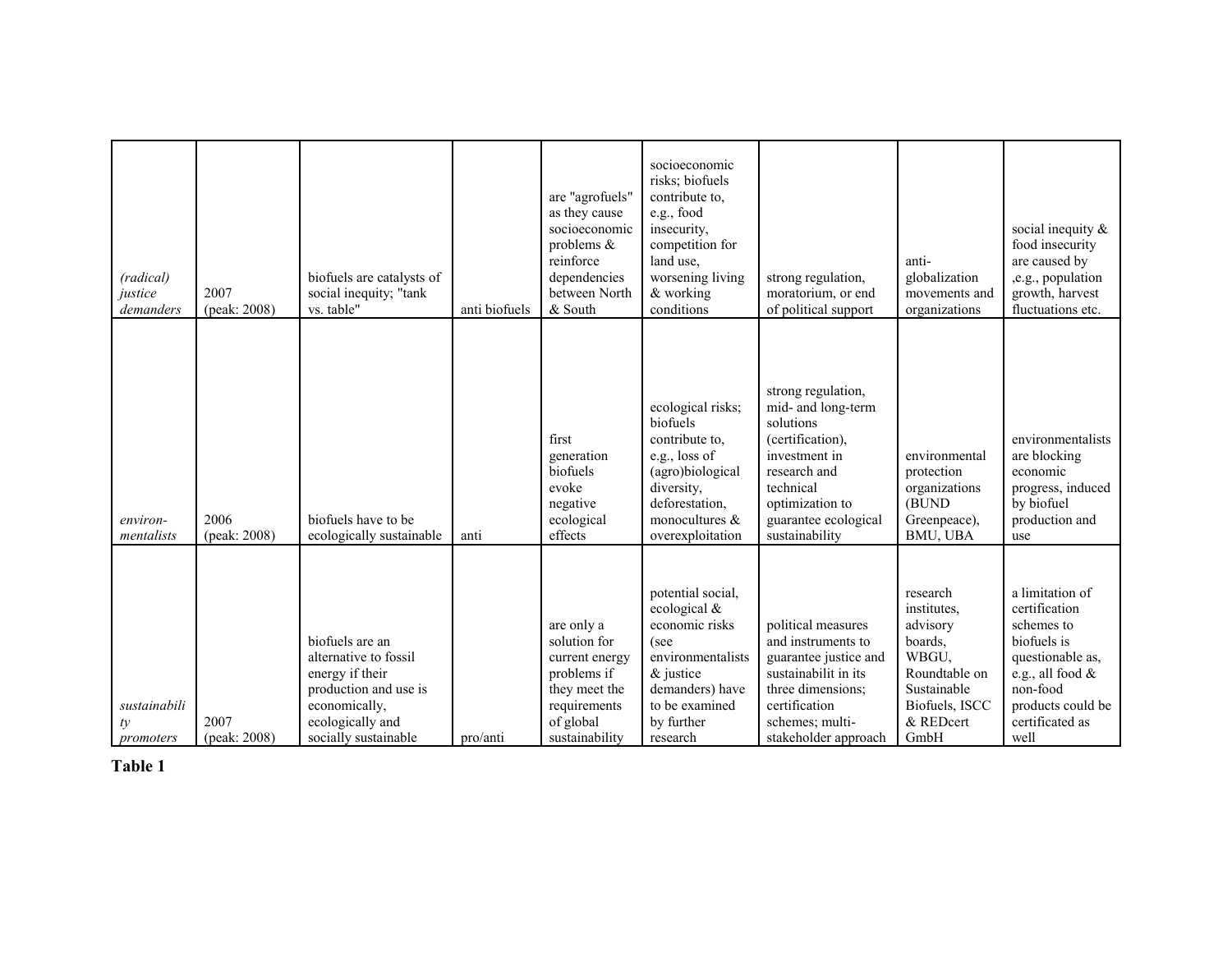The new challenging discourse coalitions focus on the negative ecological and socioeconomic implications of biofuel production and use. In respect of political consequences to be drawn, their story lines in part differentiate significantly. The discourse coalition of (radical) justice demanders and parts of the discourse coalition of environmentalists generally refuse biofuels or call for a moratorium on the production and use of biofuels until biofuels, corresponding technologies and political as well as economic instruments are developed that minimize or exclude negative implications. The other part of environmentalists as well as the discourse coalition of sustainability promoters adopt a rather moderate position with regard to the future of biofuel production and use by devoting themselves to political solutions that try to meet the requirements of ecological or global sustainability in its three-dimensionality, respectively. Due to societal connectivity of their problem interpretation, especially the discourse coalition of sustainability promoters managed to dominate the discursive space and finally to translate the story line into policies. Thus, its sub-discourse is shaping today's biofuel policy and influences the sub-discourses of the energy securers, agrarian promoters, ecological modernizers and promoters of developing and emerging countries that are still dominant in their particular policy field.

While from the second half of the 1990s to 2005 biofuel policy was characterized by an exclusively positive perception of biofuels that facilitated a non-constraining promotion of its production and use without societal or political obstructions, from 2005 on an opposition formed up that became more and more concerted and perceptible until its societal resonance became most considerable in 2007/08. As the challenging discourse coalitions incipiently faced problems to erode the consolidated hegemony of the four dominant discourse coalitions, the discourse coalition of sustainability promoters and parts of the discourse coalition of environmentalists finally succeeded in making their voice heard on the discursive level as well as taking effect on the political one.

Based on these findings it can be deduced that the current biofuel policy path in Germany is already partially locked-in but still open to change. The (potential) benefits of the promotion of biofuel production and use are emphasized; however, this positive perception of biofuels is critically refracted and subject to conditions. Future biofuel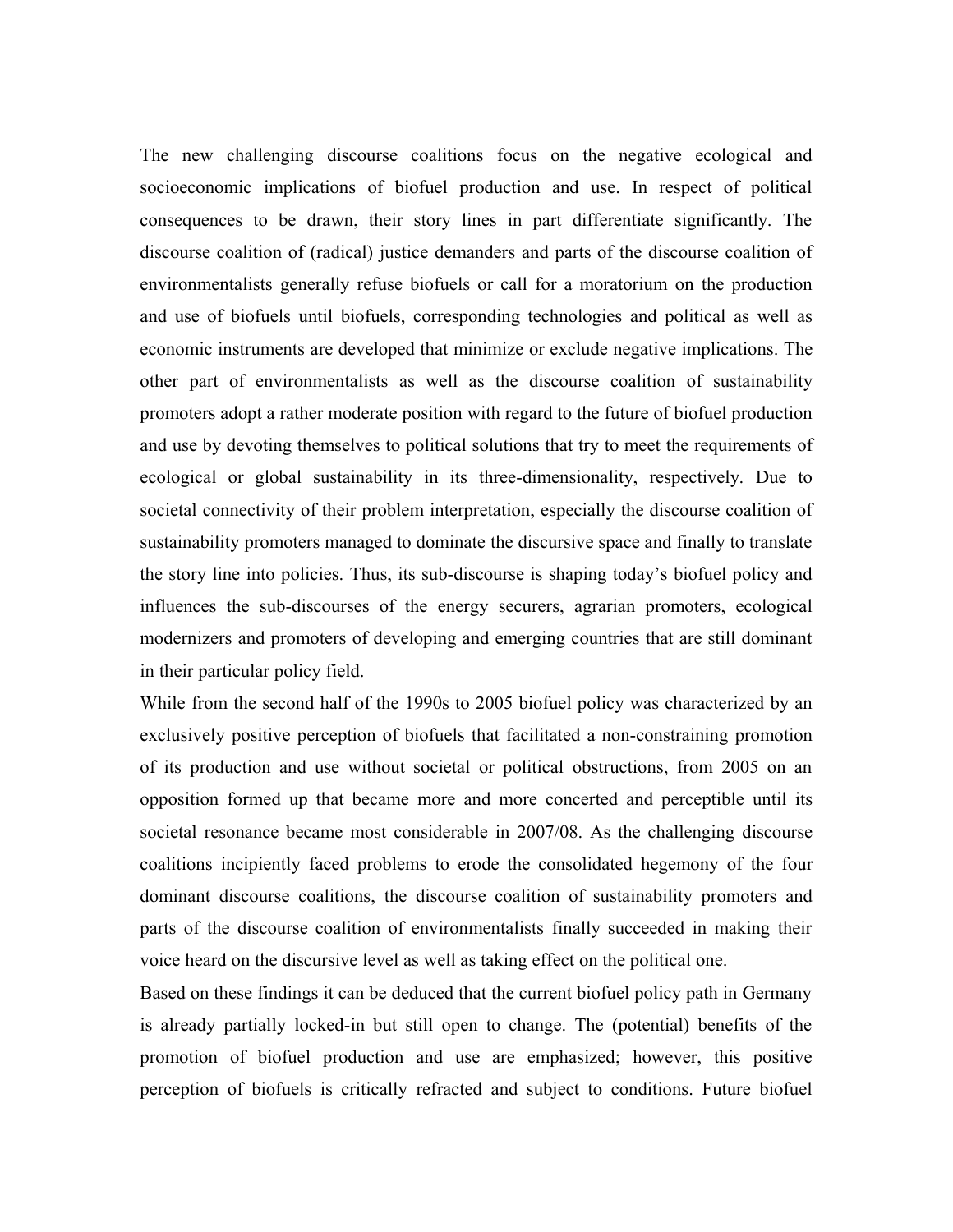policy will be judged by its ability to meet the expectations of a sustainable development in the field of biofuels. If it is not succeeding in offering promising and viable approaches for globally sustainable biofuel production and use, the latter can rapidly be questioned in general.

# *4 Conclusions*

Looking into the biofuel and bioenergy sector it can be stated without any doubt that it was a roller-coaster ride for such a young industry. It started slowly in the 1990ies and took off at the beginning of the 21st century only to face major adaptation processes a few years later. The evolvement of the bioenergy sector can be divided into three fundamental time periods. The first one between the 1990ties and 2005/06 was characterized by almost a euphoria concerning biofuels and bioenergy as the relevant actors solely focused on expected and intended advantages and the policy on biofuel/bioenergy was embedded into a positive societal perception of the latter. In contrast to the aforementioned period of time in the second period between 2006/07 and 2008/09 suddenly the admonishers shaped the perception of and policy on biofuels and bioenergy as, not at least in face of a worldwide food crisis, a huge amount of studies and reports referred to its far reaching negative effects. The last episode from 2008/09 till today can be named as the distinguished period since pro and cons have already been disputed and nowadays it is rather an argument on requirements and approaches<sup>[36](#page-29-0)</sup> than on the fundamental issues of the sector itself.

Based on an examination of the historical-political development of the biofuel sector it can be deduced that the *Green Movement* in Germany certainly favored the stipulation of renewable energies and bioenergy policies nonetheless the ecological primacy compelled politics and the bioenergy sector towards clear-cut modifications for the sake of a sustainable development. However, stakeholders of the agricultural sector, farmers, associations and politics alike were and still are among the heavy promoters and supporters of biofuel and bioenergy since biomass conversion offers a new and highly demanded range of products. But biofuel policy will have to face the task to balance the

<span id="page-29-0"></span><sup>36</sup> What are the certification criteria to be discussed? What are the needed standards and indicators to guarantee sustainable cultivation and production? What policies should be pursued? It is to assume that the societal and political intention to use biofuels and bioenergy in an efficient and sustainable manner will remain.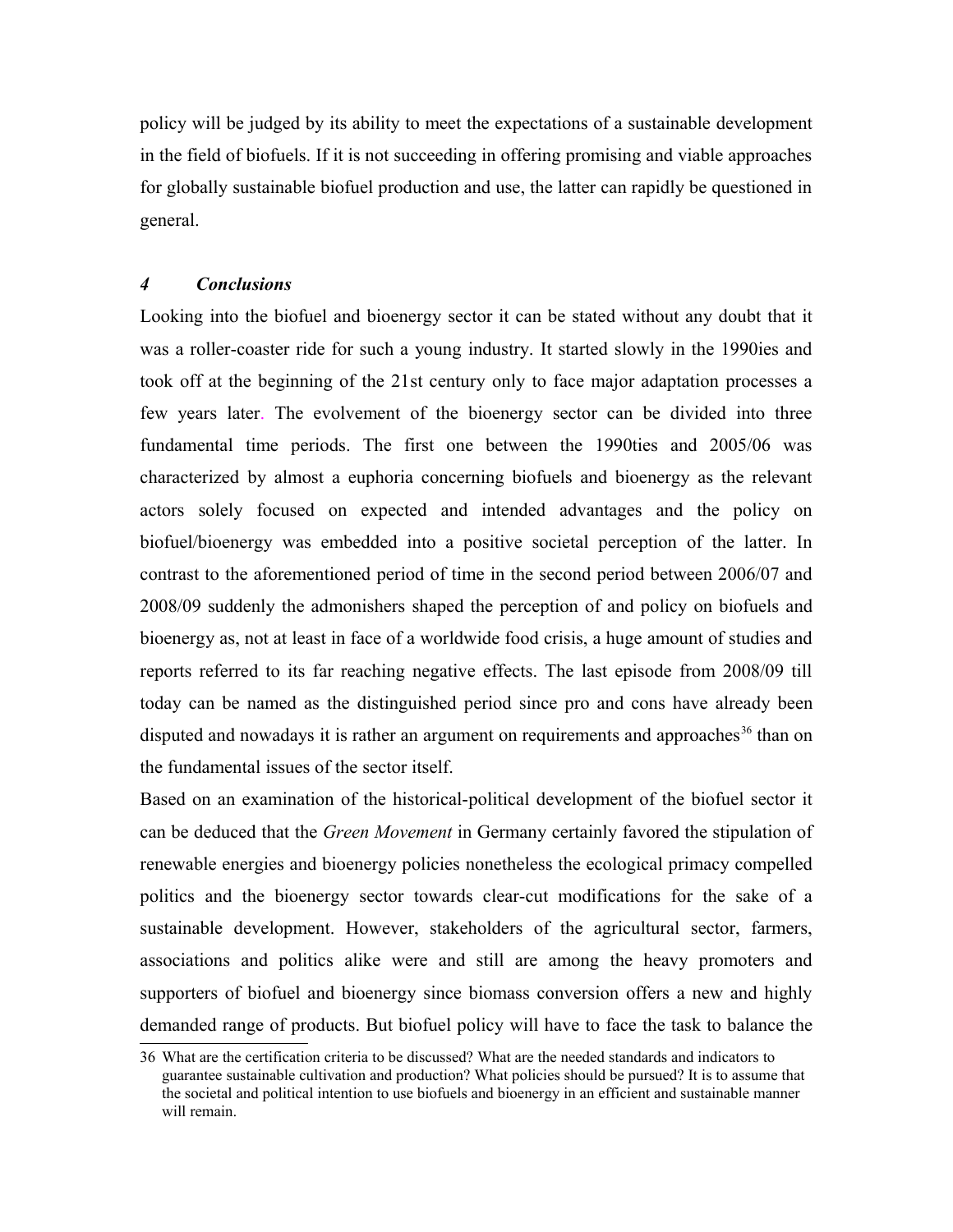substitution of fossil fuels, development of the most efficient  $CO<sub>2</sub>$  reduction technologies, demands from industry and agriculture and the overall acceptance of the public.

The private industry, scientific and governmental institutions as well as NGOs will continue to constitute the four most relevant group of stakeholders within the bioenergy sector. Unless legislation alters once again private enterprises are not likely to be venturing into the biofuel sector but biogas and other bioenergy applications still are of interest. Scientific institutions will even more diligently focus on  $CO<sub>2</sub>$  balances and reduction potentials, certification schemes and criteria as well as new technologies since bioenergy still offers impressive and needed performances when substituting fossil energies. Governmental institutions and politics in general may become increasingly hesitating concerning decisions on the promotion of selected technologies and industries. However those negative experiences and set backs should not be an excuse for not further promoting renewable and biomass energies but prolongate the elapsed time of nuclear power plants in Germany. Meanwhile NGOs still need to be watchdogs for undesirable developments in the bioenergy sector and cooperate with the other stakeholders and the media in order to confine negative effects whereas the media and the public will follow up on new developments, studies and discussions.

Concluding this analysis it can be stated that stakeholders within the bioenergy sector should be called into a closer cooperation. Thus national and international standards and criteria for a sustainable development of biomass cultivation and conversion technologies must be stipulated creating planing reliability by consistent policies. It has to be noted that biofuels and bioenergies are still based on emerging technologies and major GHG reduction potentials can be realized by further investing and promoting research and development within that sector. Nonetheless biofuels and bioenergies are only a partial solution when considering mobility and the energy sector and the required incremental substitution of fossil energies.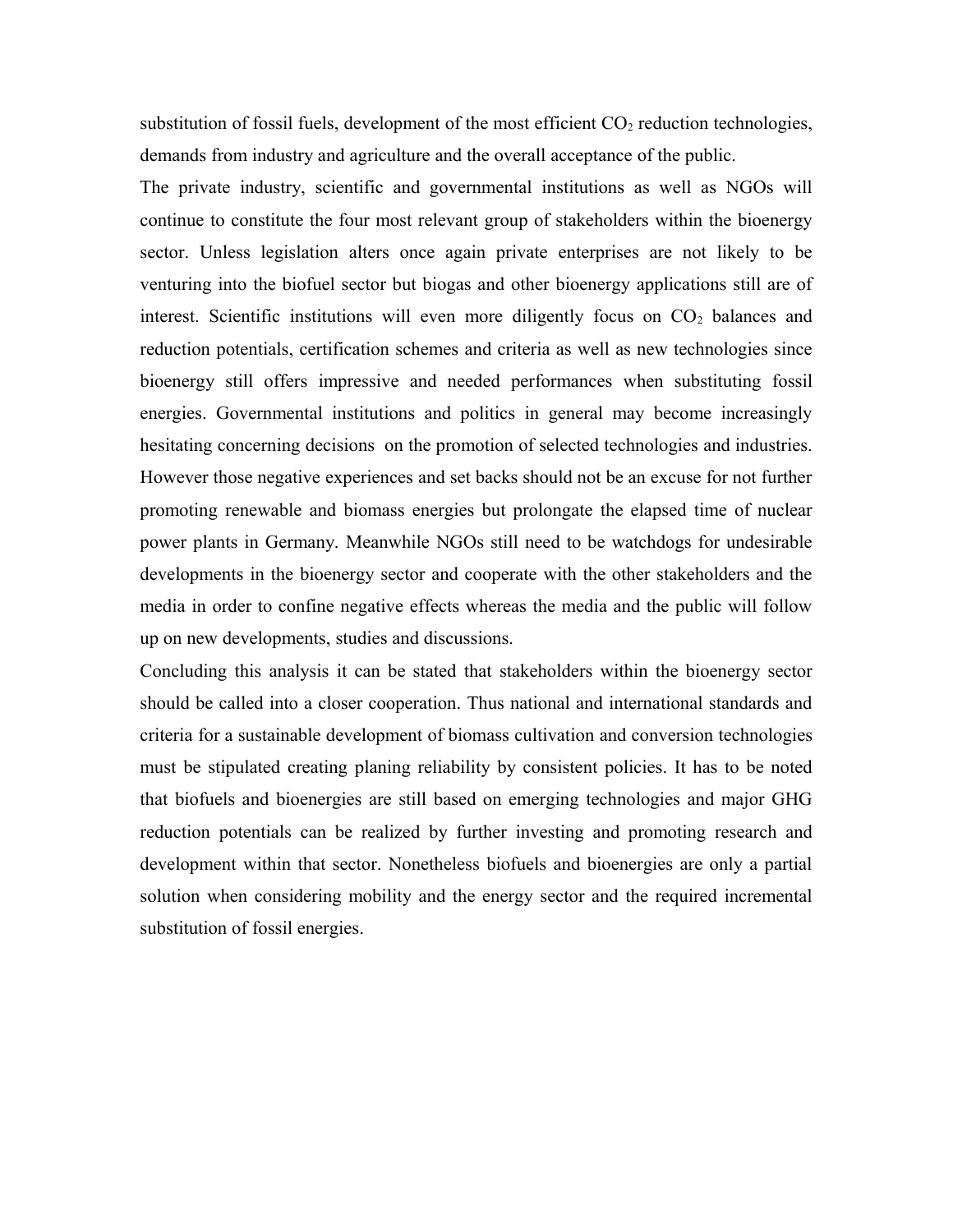## **References**

Ackrill, R.(2000): The Common Agricultural Policy. Sheffield.

AGQM. Arbeitsgemeinschaft Qualitätsmanagement Biodiesel e.V. (2010): AGQM – Kompetenz in Sachen Biodiesel.

Akalpler, E. (2006): The Impact of the Support System of the CAP on Free Trade in the Light of the Turkey's EU Membership, Dissertation, Vienna University of Economics and Business.

Banse, M. et al. (2008): The Impact of First and Second Generation Biofuels on Global Agricultural Production, Trade and Land Use. Paper submitted for the 11th Annual GTAP Conference, Helsinki, Finland, June 12-14, 2008.

Biofuels Barometer (2010): EUROBSERV'ER – July 2010.

Bolter, I. et al. (2007): Biofuels in the European Union. An overview on the EU biofuel policies. IEA Task 39.

Brand, K.W. (2008): Bewegungen, Proteste und Themenfelder: Umweltbewegung, in: Roth, R.; Rucht, D.: Die sozialen Bewegungen in Deutschland seit 1945.

Brocks, F. (2001): Die staatliche Förderung alternativer Kraftstoffe: Das Beispiel Biodiesel, Frankfurt am Main.

Bundesministerium der Finanzen (2008): Die Förderung von Biokraftstoffen seit 2004. Monatsbericht des BMF. Februar 2008.

Bundesministerium der Justiz (BMJ 200): Gesetz zur Änderung der Förderung von Biokraftstoffen (BioKraftFÄndG). 15.07.2009.

Bundesministerium der Justiz (BMJ 2006): Gesetz zur Einführung einer Biokraftstoffquote durch Änderung des Bundes-Immissionsschutzgesetzes und zur Änderung energie- und stromsteuerrechtlicher Vorschriften (Biokraftstoffquotengesetz – BioKraftQuG). 18.12.2006.

Bundesministerium der Justiz (BMJ 2006): Energiesteuergesetz (EnergieStG). Ausfertigungsdatum 15.07.2006.

Bundesministerium der Justiz (BMJ 2009): Verordnung über Anforderung an eine nachhaltige Herstellung von Biokraftstoffen (Biokraftstoff-Nachhaltigkeitsverordnung-BioKraft-NachV). 30.09.2009.

Bundesministerium der Justiz (BMJ 2009): Verordnung über Anforderung an eine nachhaltige Herstellung von flüssiger Biomasse zur Stromerzeugung (Biomassestrom-Nachhaltigkeitsverordnung - BioSt-NachV). 23.07.2009.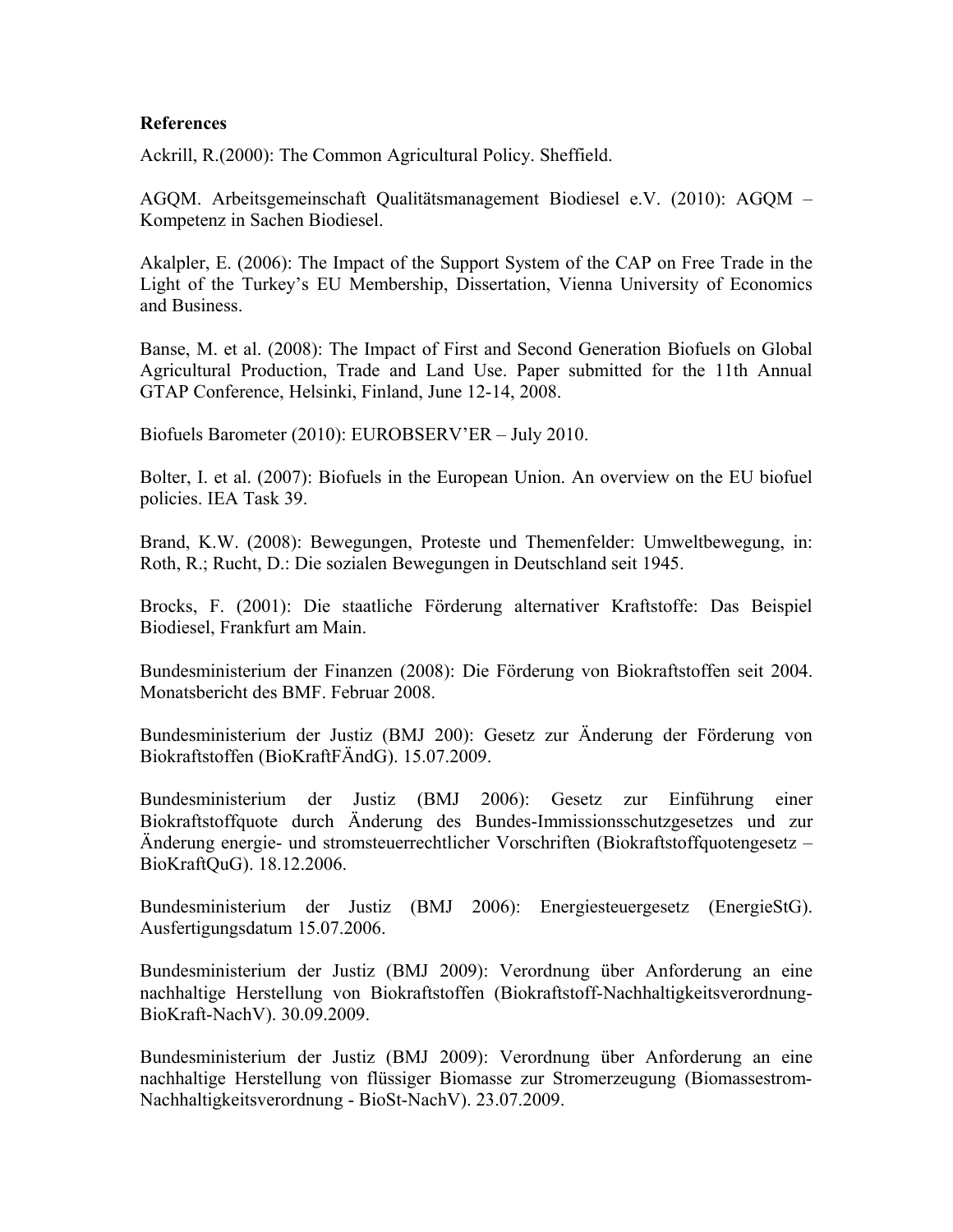Bundesministerium für Ernährung, Landwirtschaft und Verbraucherschutz (BMELV 2005): Biokraftstoffe. Strategie für die Mobilität von morgen.

Bundesministerium für Ernährung, Landwirtschaft und Verbraucherschutz (BMELV 2010): Warum brauchen wir Biokraftstoffe?<http://www.bmelv.de/>13.08. 2010.

Bundesministerium für Umwelt, Naturschutz und Reaktorsicherheit (BMU 2007): Entwicklung der Erneuerbaren Energien im Jahr 2006 in Deutschland. 21.02. 2007.

Bundesministerium für Umwelt, Naturschutz und Reaktorsicherheit (BMU 2010): Entwicklung der Erneuerbaren Energien in Deutschland im Jahr 2009. 18.03. 2010.

Bundesministerium für Umwelt, Naturschutz und Reaktorsicherheit (BMU 2010): Gesetz zur Änderung der Förderung von Biokraftstoffen (Entwurf und Begründung). 22.10.2008.

Bundesministerium für Umwelt, Naturschutz und Reaktorsicherheit (BMU 2007) & Bundesministerium für Ernährung, Landwirtschaft und Verbraucherschutz (BMELV): Roadmap Biokraftstoffe. 14. November 2007.

Bundesministerium für Umwelt, Naturschutz und Reaktorsicherheit (BMU 2010): Strom und Kraftstoff aus Biomasse müssen nachhaltig erzeugt sein. [http://www.bmu.de/.](http://www.bmu.de/erneuerbare/energien/doc/45676.php) 22.Februar 2010.

Bundesregierung (2002): Perspektiven für Deutschland. Unsere Strategie für eine nachhaltige Entwicklung.

Bundesverband BioEnergie e.V. (BBE 2010): BBE Mitglieder.<http://www.bioenergie.de/> 12.08.2010.

Bundesverband BioEnergie e.V.(BBE 2010): Umsatz und Beschäftigung. Marktdaten 2009. [http://www.bioenergie.de/.](http://www.bioenergie.de/) 11.08.2010.

Bundesverband der Deutschen Bioethanolwirtschaft e.V. (BDBe 2010): Die Mitglieder des BDBe. [http://www.bdbe.de/Mitglieder.html.](http://www.bdbe.de/Mitglieder.html) 12.08.2010.

Daschle, T. (2007): Food for Fuel? Foreign Affairs. September/October 2007. New York.

Deutsches BiomasseForschungsZentrum (DBFZ 2009): Das DBFZ. [http://www.dbfz.de/.](http://www.dbfz.de/) 12.08.2009.

Deutscher Bundestag 15. Wahlperiode (2005). Drucksache 15/5816. Unterrichtung durch die Bundesregierung. Bericht zur Steuerbegünstigung für Biokraft- und Bioheizstoffe. 21.06.2005.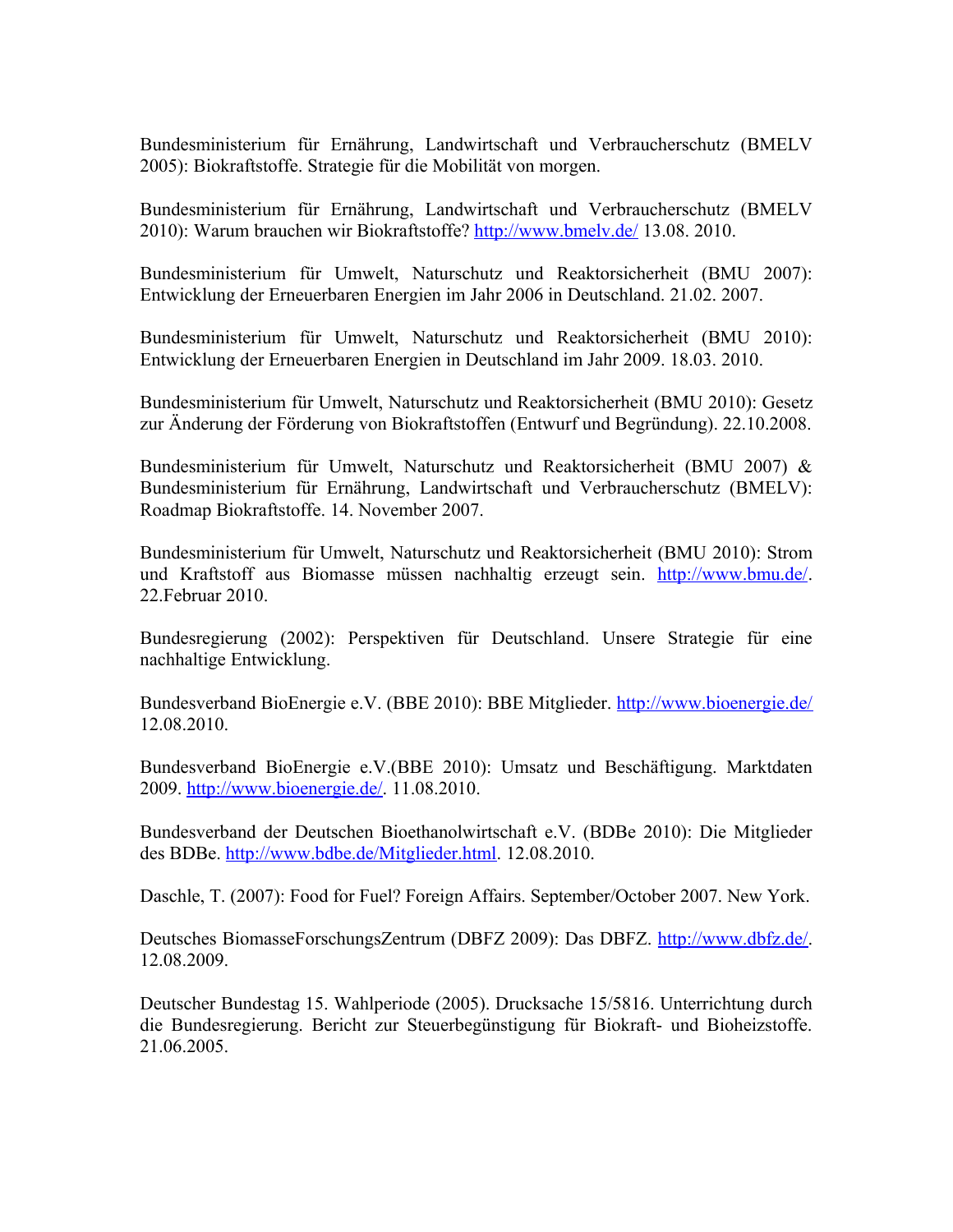Diefenbacher, H. et al. (2004): Indikatoren nachhaltiger Entwicklung in Deutschland. Ein alternatives Indikatorensystem zur nationalen Nachhaltigekeitsstrategie. FEST, Reihe B, Nr. 30.

European Biodiesel Board (EBB 2010): EBB membership. [http://www.ebb](http://www.ebb-eu.org/members.php)[eu.org/members.php.](http://www.ebb-eu.org/members.php) 12.08.2010.

European Commission (1996), in: Directorate – General for Economic and Financial Affairs: European Economy, The CAP and enlargement. economic effects of the compensatory payments.

Fachagentur Nachwachsende Rohstoffe e.V. (FNR 2010): Biodieselanlagen. Region Deutschland. [http://www.nachwachsenderohstoffe.de/.](http://www.nachwachsenderohstoffe.de/) 11.08.2010.

Feindt, P. H. & Oels, A. (2005): Does Discourse Matter? Discourse Analysis in Environmental Policy Making, in: Journal of Environmental Policy & Planning, 7 (3), September, S. 161-173.

Fritsche, U. & Wiegmann, K. (2008): Treibhausgasbilanzen und kumulierter Primärenergieverbauch von Bioenergie-Konversionspfaden unter Berücksichtigung möglicher Landnutzungsänderungen. WBGU (Wissenschaftlicher Beirat der Bundesregierung Globale Umweltveränderung). Berlin.

Ford Runge, C. & Senauer, B. (2007): How biofuels could starve the poor. Foreign Affairs. May/June.

Fritsche, U et. al. (2006): Sustainability Standards for Bioenergy. Öko-Institut e.V.

Gerhards, J. (1992): Dimensionen und Strategien öffentlicher Diskurse, in: Journal für Sozialforschung, 3/4, S. 307-316.

Gerhards, J. & Neidhardt, F. (1991): Strukturen und Funktionen moderner Öffentlichkeit: Fragestellungen und Ansätze, in: Stefan Müller-Doohm & Klaus Neumann-Braun (Hrsg.): Öffentlichkeit, Kultur, Massenkommunikation. Beiträge zur Medien- und Kommunikationssoziologie, Oldenburg: BIS, S. 31-89.

Greenpeace International (2007): How the palm oil industry is cooking the climate. Amsterdam

Hajer, M. A. (1995): The Politics of Environmental Discourse. Ecological Modernization and the Policy Process, Oxford University Press, Oxford.

Hajer, M. A. (2003): Argumentative Diskursanalyse. Auf der Suche nach Koalitionen, Praktiken und Bedeutung, in: Reiner Keller; Andreas Hirseland; Werner Schneider, et al. (Hrsg.): Handbuch Sozialwissenschaftliche Diskursanalyse (Band 2: Forschungspraxis), Opladen: Leske+Budrich, S. 272-298.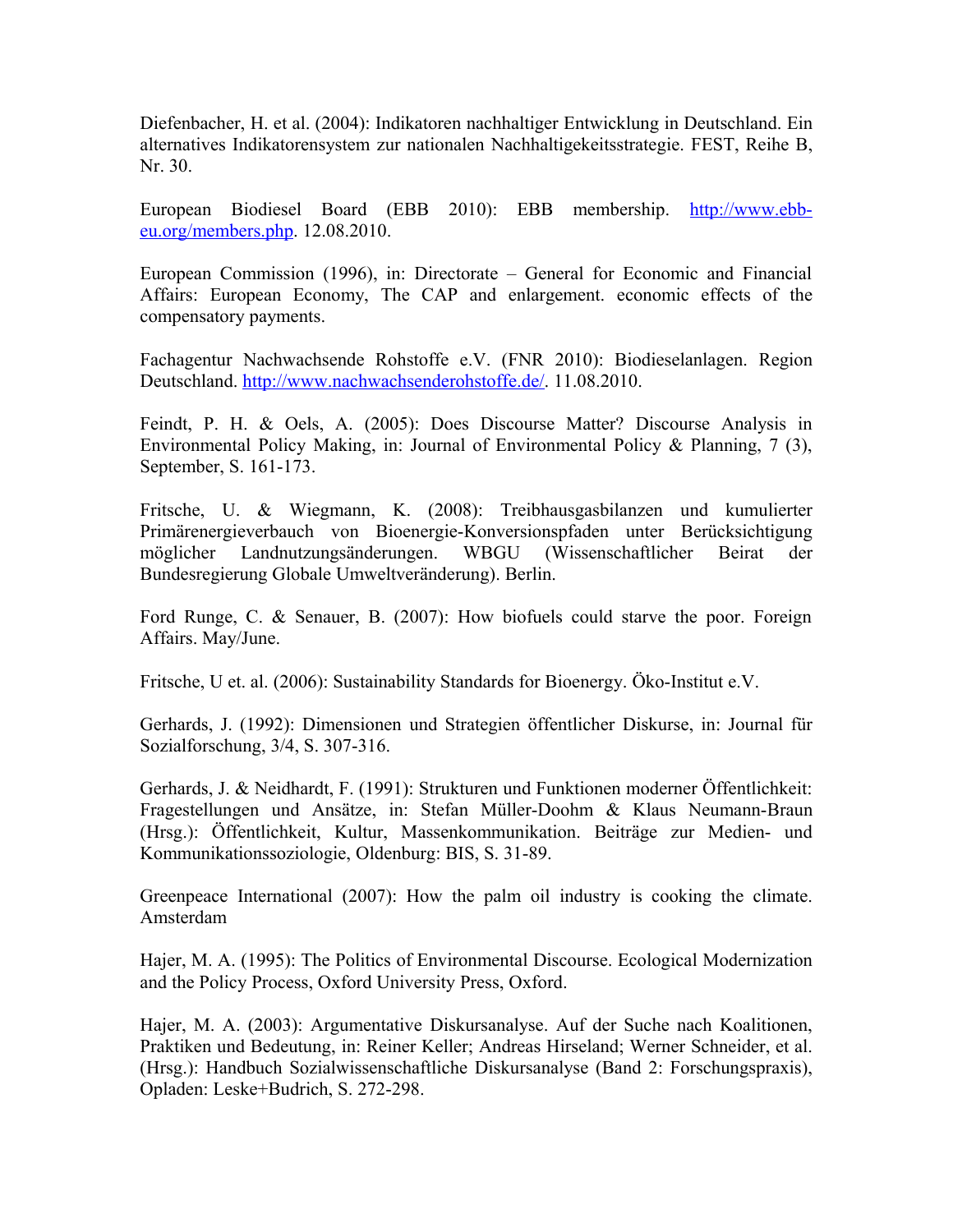Hajer, M. A. & Versteeg, W. (2005): A Decade of Discourse Analysis of Environmental Politics. Achievements, Challenges, Perspectives. Special Issue: Does discourse matter? Discourse, power and institutions in the sustainability transition, in: Journal of Environmental Policy & Planning, 7 (3), September, S. 175-185.

Hassel, E. & Wiechmann, V. (2005): Ergebnisse des Demonstrationsvorhabens "Praxiseinsatz von serienmäßigen neuen rapsöltauglichen Traktoren". Universität Rostock.

Informationsgemeinschaft zur Feststellung der Verbreitung von Werbeträgern e.V. (IVW 2010): Auflagenliste. 2. Quartal 2010.

Institute for Energy and Environmental Research Heidelberg (ifeu 2005): Final report. Biodiesel initiatives in Germany. May.

Institute for Energy and Environmental Research Heidelberg (ifeu 2010): Referenzliste Energie. [http://www.ifeu.de/index.php?bereich=ene&seite=refene.](http://www.ifeu.de/index.php?bereich=ene&seite=refene) 12.08.2010.

Institute for Energy and Environmental Research Heidelberg (ifeu 2009): Synopse aktueller Modelle und Methoden zu indirekter Landnutzungsänderung ILUC. Kurzfassung.

IPCC (2007): "Klimaänderung 2007: Zusammenfassungen für politische Entscheidungsträger", 4. Sachstandsbericht des IPCC (AR4). Bern/Wien/ Berlin.

Jänicke, M. (1993): Über ökologische und politische Modernisierung, in: Zeitschrift für Umweltpolitik und Umweltrecht, Nr. 2.

Kaup, F. (2006): Nachhaltiger Energieträger Biodiesel? Ökonomische, ökologische und gesellschaftliche Bewertung eines alternativen Treibstoffs. Diplomica.

Kayser, G. (2006): Praxishandbuch des Mittelstandes. Daten und Fakten. Wie ist der Mittelstand strukturiert?

Keller, R. (1997): Diskursanalyse, in: Ronald Hitzler & Anne Honer (Hrsg.): Sozialwissenschaftliche Hermeneutik, Opladen: Leske+Budrich, S. 309-333.

Keller, R. (2005): Wissenssoziologische Diskursanalyse. Grundlegung eines Forschungsprogramms, Wiesbaden: Verlag für Sozialwissenschaften.

Kepplinger, H. M. (1989): Künstliche Horizonte. Folgen, Darstellung und Akzeptanz von Technik in der Bundesrepublik Deutschland, Franfurt am Main, New York: Campus.

Koh, L.P.; Wilcove, D.S. (2008): Is oil palm agriculture really destroying tropical biodiversity? Conservation Letters Volume 1, Issue 2.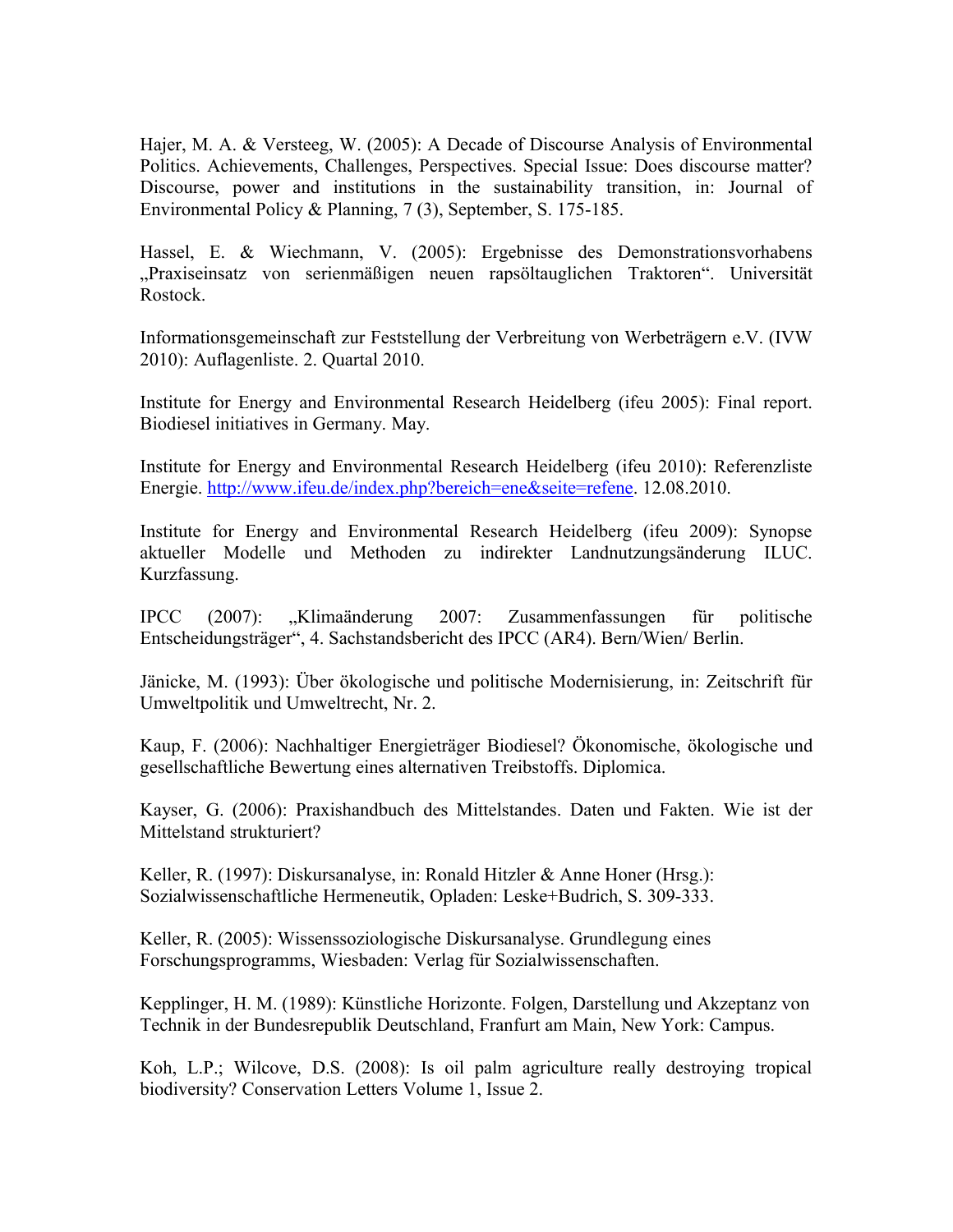Lagniß, O. et al. (2009): Advanced mechanisms for the promotion of renewable energy— Models for the future evolution of the German Renewable Energy Act, [Energy Policy](http://www.sciencedirect.com/science/journal/03014215) [Volume 37, Issue 4,](http://www.sciencedirect.com/science?_ob=PublicationURL&_tockey=%23TOC%235713%232009%23999629995%23945104%23FLA%23&_cdi=5713&_pubType=J&view=c&_auth=y&_acct=C000007398&_version=1&_urlVersion=0&_userid=111175&md5=b5d81a133bb12545e731f1ff10dc483f) April.

Leung, D.Y.C. et al. (2006): Degradation of biodiesel under different storage conditions. Biosource Technology Volume 97, Issue 2, January.

Meadows, D. et al. (1972): The limits to growth.

Mineralölsteuergesetz (MinöStG 2004) vom 21. Dezember 1992. Stand 01. Januar 2004.

Naturschutzbund Deutschland e.V. (NABU 2004): Synthetische Biokraftstoffe als Alternative zum Erdöl. [http://www.iwr.de/news.php?id=6736.](http://www.iwr.de/news.php?id=6736) 03. November 2004.

Nitsch, M. (1991): Treibstoff aus Raps, Ein energie- und landwirtschaftlicher Irrweg, in: Das Solarzeitalter, Band 3.

Öko-Institut e.V. Institute for Applied Ecology (2004): Stoffstromanalyse zur nachhaltigen energetischen Nutzung von Biomasse.

Quirin, M. et al.  $(2004)$ :  $CO<sub>2</sub>$  mitigation through biofuels in the transport sector. Status and perspectives. Ifeu-Institute for Energy and Environmental Research Heidelberg.

Rucht, D. (2008): Bewegungen, Proteste und Themenfelder: Anti-Atombewegung, in: Roth, R.; Rucht, D.: Die sozialen Bewegungen in Deutschland seit 1945.

Scarlat, N. & Dallemand, J.F. (2008): Biofuels certification schemes as a tool to address sustainability concerns: status of ongoing initiatives. European Commission, Joint Research Centre, Institute for Energy.

Searchinger, T. et al. (2009): Climate Change. Fixing a critical climate accounting error. Science Volume 326. 23.10.2009.

Spero, J.E. & Hart, J.A. (2009): The politics of international economic relations.

Stern, N. (2006a): The Economics of Climate Change. The Stern Review. Cambridge: Cambridge University Press (www.hmtreasury; gov.uk/independent\_reviews/stern\_review\_economics\_climate\_change/stern review index.cfm (20.07.2010).

Tarditi, S. & Zanias, G. (2001): Common Agricultural Policy, in: Competitiveness and Cohesion in EU Policies. Edited by Ronald Hall et al. Oxford.

Union zur Förderung von Oel- und Proteinplfanzen e.V. (UFOP 2010). Information: Energiesteuergesetz 2010. 23. April 2010.